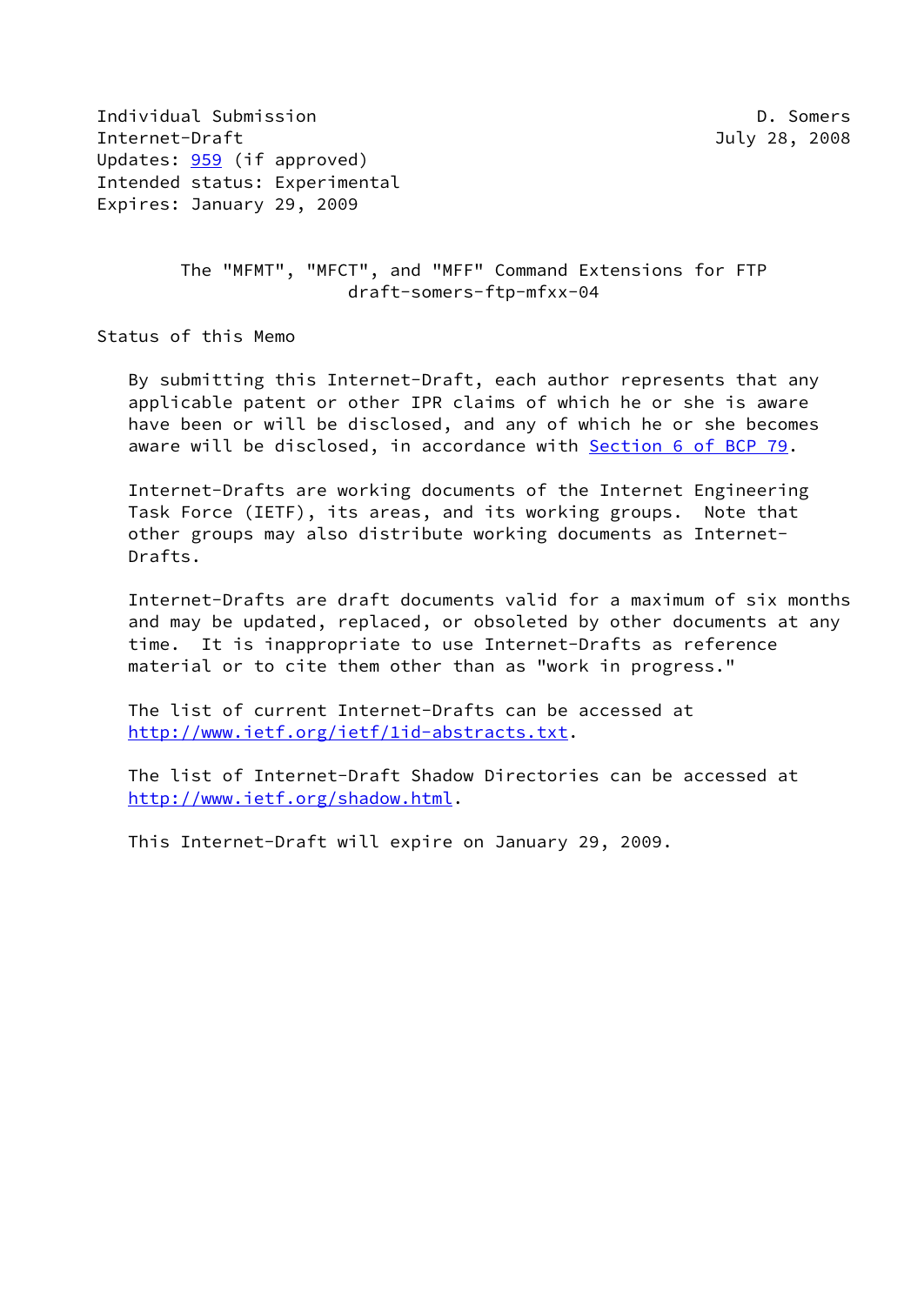Internet-Draft MFMT MFCT and MFF commands for FTP July 2008

#### Abstract

This document defines extensions to the FTP specification STD 9, [RFC](https://datatracker.ietf.org/doc/pdf/rfc959) [959](https://datatracker.ietf.org/doc/pdf/rfc959), "FILE TRANSFER PROTOCOL (FTP)". These extensions provide the ability for a FTP Client to modify the last modification time, the creation time, or multiple facts (last modification time, creation time, operating system permissions, etc.) of an object in the server- FTP process NVFS. These extensions are implemented by three new optional commands: "MFMT" (Modify Fact: Modification Time), "MFCT" (Modify Fact: Creation Time), and "MFF" (Modify Fact: Facts).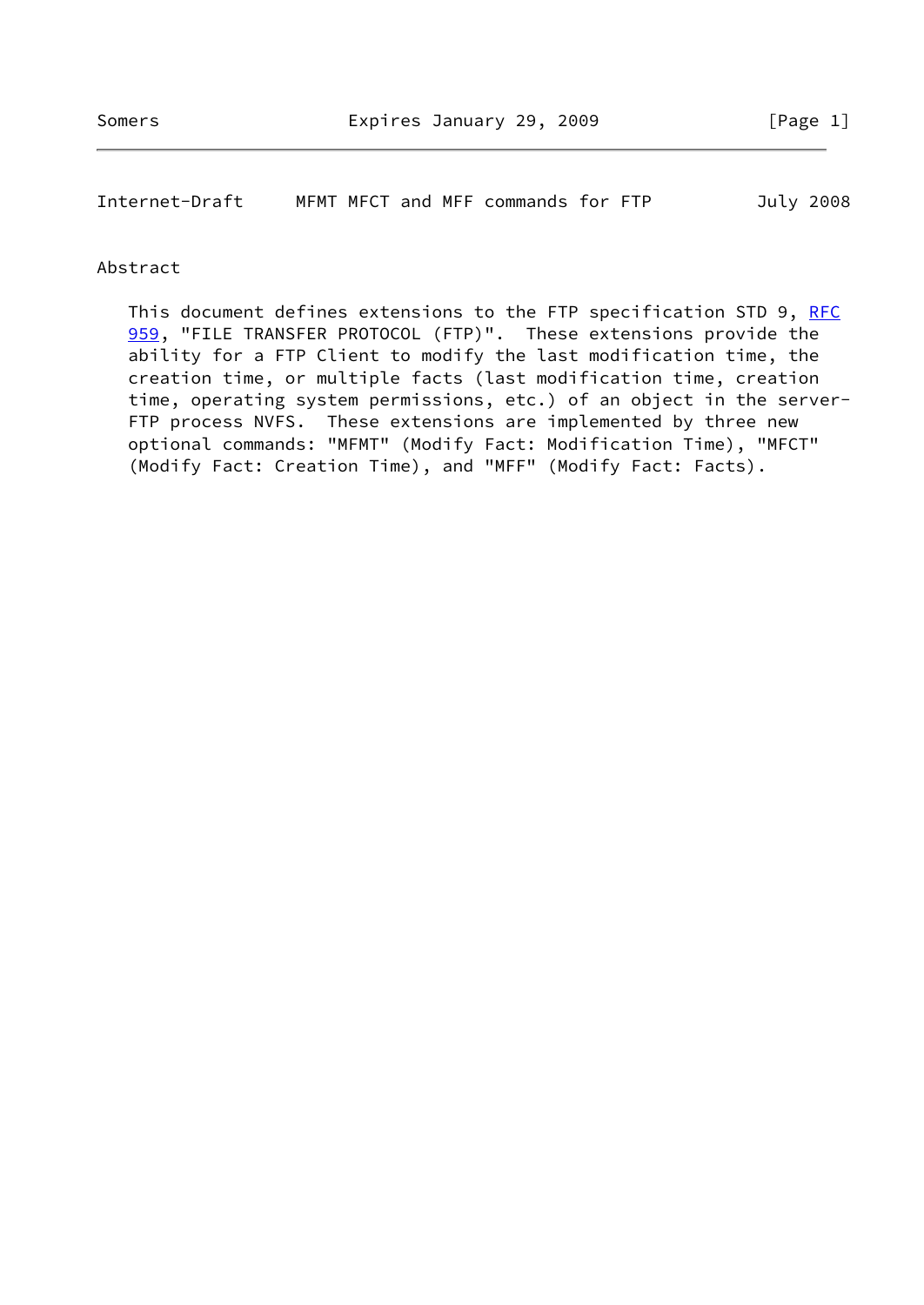Somers Expires January 29, 2009 [Page 2]

Internet-Draft MFMT MFCT and MFF commands for FTP July 2008

# Comments

 Comments are solicited and should be addressed to David Somers (dsomers@omz13.com).

# Table of Contents

| $1$ . |  |                                                                                                                                                                                                                                                                                                                                                                                              |
|-------|--|----------------------------------------------------------------------------------------------------------------------------------------------------------------------------------------------------------------------------------------------------------------------------------------------------------------------------------------------------------------------------------------------|
|       |  |                                                                                                                                                                                                                                                                                                                                                                                              |
| 2.1.  |  |                                                                                                                                                                                                                                                                                                                                                                                              |
|       |  |                                                                                                                                                                                                                                                                                                                                                                                              |
|       |  |                                                                                                                                                                                                                                                                                                                                                                                              |
|       |  |                                                                                                                                                                                                                                                                                                                                                                                              |
|       |  |                                                                                                                                                                                                                                                                                                                                                                                              |
|       |  |                                                                                                                                                                                                                                                                                                                                                                                              |
|       |  |                                                                                                                                                                                                                                                                                                                                                                                              |
|       |  |                                                                                                                                                                                                                                                                                                                                                                                              |
|       |  |                                                                                                                                                                                                                                                                                                                                                                                              |
|       |  |                                                                                                                                                                                                                                                                                                                                                                                              |
|       |  |                                                                                                                                                                                                                                                                                                                                                                                              |
|       |  |                                                                                                                                                                                                                                                                                                                                                                                              |
|       |  |                                                                                                                                                                                                                                                                                                                                                                                              |
|       |  |                                                                                                                                                                                                                                                                                                                                                                                              |
|       |  |                                                                                                                                                                                                                                                                                                                                                                                              |
|       |  |                                                                                                                                                                                                                                                                                                                                                                                              |
|       |  |                                                                                                                                                                                                                                                                                                                                                                                              |
|       |  |                                                                                                                                                                                                                                                                                                                                                                                              |
|       |  |                                                                                                                                                                                                                                                                                                                                                                                              |
|       |  |                                                                                                                                                                                                                                                                                                                                                                                              |
|       |  |                                                                                                                                                                                                                                                                                                                                                                                              |
|       |  |                                                                                                                                                                                                                                                                                                                                                                                              |
|       |  |                                                                                                                                                                                                                                                                                                                                                                                              |
|       |  |                                                                                                                                                                                                                                                                                                                                                                                              |
|       |  |                                                                                                                                                                                                                                                                                                                                                                                              |
|       |  |                                                                                                                                                                                                                                                                                                                                                                                              |
|       |  | $2.5$ . Interpreting Examples 5<br>3. Modify Fact: Modification Time (MFMT) 6<br>3.3.1. Example FEAT response 8<br>$\underline{4}$ . Modify Fact: Creation Time (MFCT) 9<br>4.3. FEAT response for MFCT 10<br>4.3.1. Example FEAT response 10<br>5.3. Operating System specific facts 13<br>$5.3.1$ . Example Operating System specific facts 13<br>$5.4$ . Local/Experimental "X." facts 13 |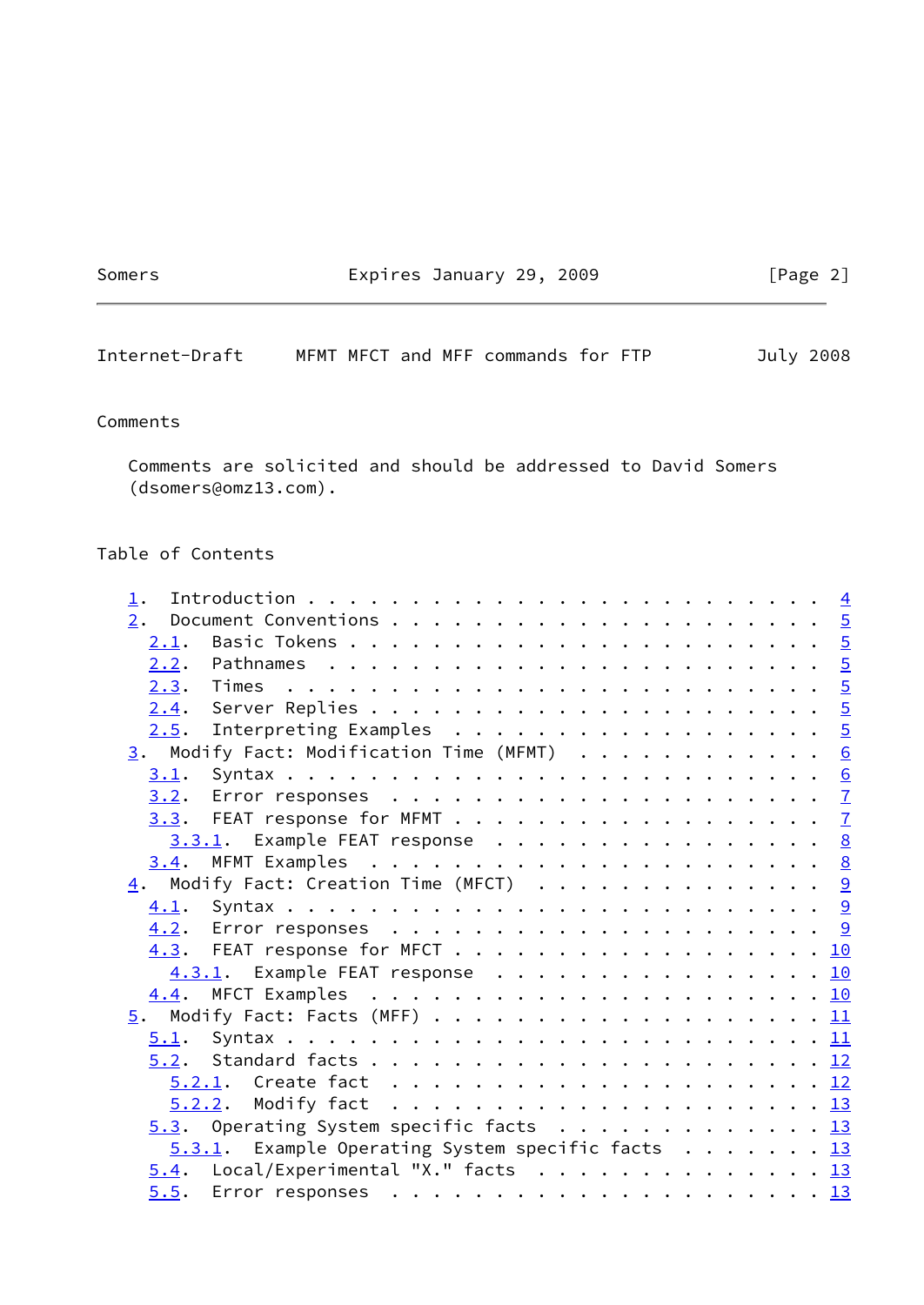| $5.6.1$ . Example FEAT responses 14               |  |  |  |  |  |  |
|---------------------------------------------------|--|--|--|--|--|--|
|                                                   |  |  |  |  |  |  |
|                                                   |  |  |  |  |  |  |
| 6.1. The OS Specific fact registry 17             |  |  |  |  |  |  |
| 7. Security Considerations 18                     |  |  |  |  |  |  |
|                                                   |  |  |  |  |  |  |
| 8.1. Normative References 19                      |  |  |  |  |  |  |
| 8.2. Informative References 19                    |  |  |  |  |  |  |
| Appendix A. Acknowledgements 21                   |  |  |  |  |  |  |
|                                                   |  |  |  |  |  |  |
| Intellectual Property and Copyright Statements 23 |  |  |  |  |  |  |
|                                                   |  |  |  |  |  |  |

Somers **Expires January 29, 2009** [Page 3]

<span id="page-3-1"></span>Internet-Draft MFMT MFCT and MFF commands for FTP July 2008

# <span id="page-3-0"></span>[1](#page-3-0). Introduction

The File Transfer Protocol (FTP) currently defined in STD 9, [RFC 959](https://datatracker.ietf.org/doc/pdf/rfc959)  $[1]$  $[1]$ , and in place on the Internet allows files to be transferred between a server-FTP and a user-FTP, and vice versa. When a file is transferred from the user-FTP to the server-FTP, the creation time, last modification time, and operating system facts (for example, file permissions) can not be specified. The NVFS typically sets these to default values.

 This document defines extensions to the File Transfer Protocol, specifically three new optional commands: "MFMT", "MFCT", and "MFF".

 The "MFMT" command allows the last modification time an object in the NVFS to be modified. This is an alternative to abusing "MDTM" (as defined in section 3 of  $[2]$  $[2]$ ), which was only intended to read the modification time and not to set it as some implementations do.

 The "MFCT" command allows the creation time an object in the NVFS to be modified.

 The "MFF" command allows multiple facts of an object in the NVFS to be modified. The MFF command is complimentary to the MLSx commands as detailed in [\[2](#page-20-5)]. The MLSx commands provides a standardized way of retrieving facts for objects in the NVFS; the MFF command aims to standardize modifying (or setting) the facts for the objects in the NVFS.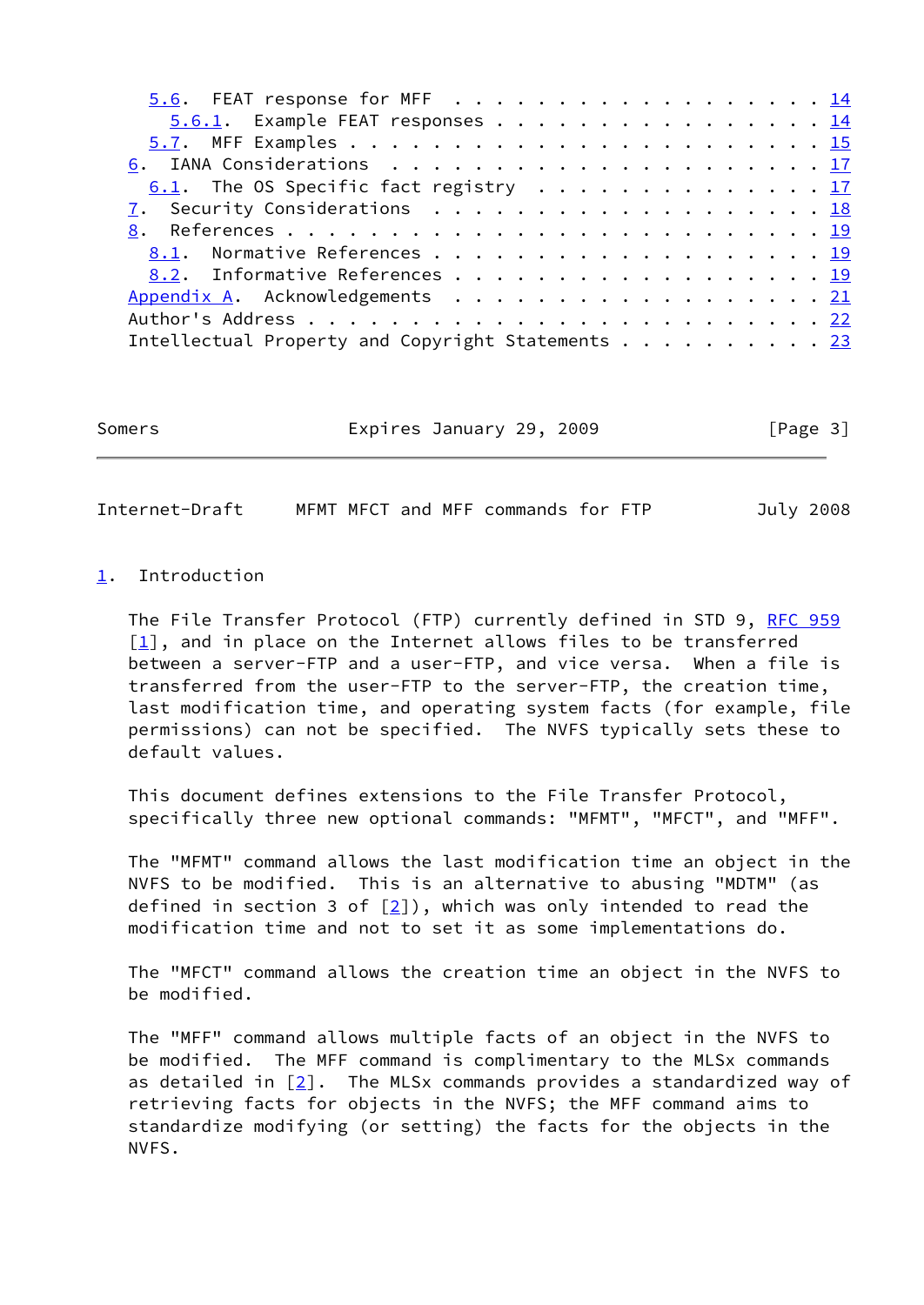Somers **Expires January 29, 2009** [Page 4]

<span id="page-4-1"></span>Internet-Draft MFMT MFCT and MFF commands for FTP July 2008

#### <span id="page-4-0"></span>[2](#page-4-0). Document Conventions

 The key words "MUST", "MUST NOT", "REQUIRED", "SHALL", "SHALL NOT", "SHOULD", "SHOULD NOT", "RECOMMENDED", "MAY", and "OPTIONAL" in this document are to be interpreted as described in [\[3](#page-20-6)]."

This document also uses notation defined in  $[1]$  $[1]$ . In particular, the terms "reply", "user", "NVFS", "file", "pathname", "FTP commands", "DTP", "user-FTP process", "user-PI", "user-DTP", "server-FTP process", "server-PI", "server-DTP", "mode", "type", "NVT", "control connection", "data connection", and "ASCII", are all used here as defined there.

Syntax required is defined using the Augmented BNF defined in  $[4]$  $[4]$ . Some general ABNF definitions are required throughout the document, those will be defined later in this section. At first reading, it may be wise to simply recall that these definitions exist here, and skip to the next section.

# <span id="page-4-2"></span>[2.1](#page-4-2). Basic Tokens

This document defines basic tokens in the same manner as that as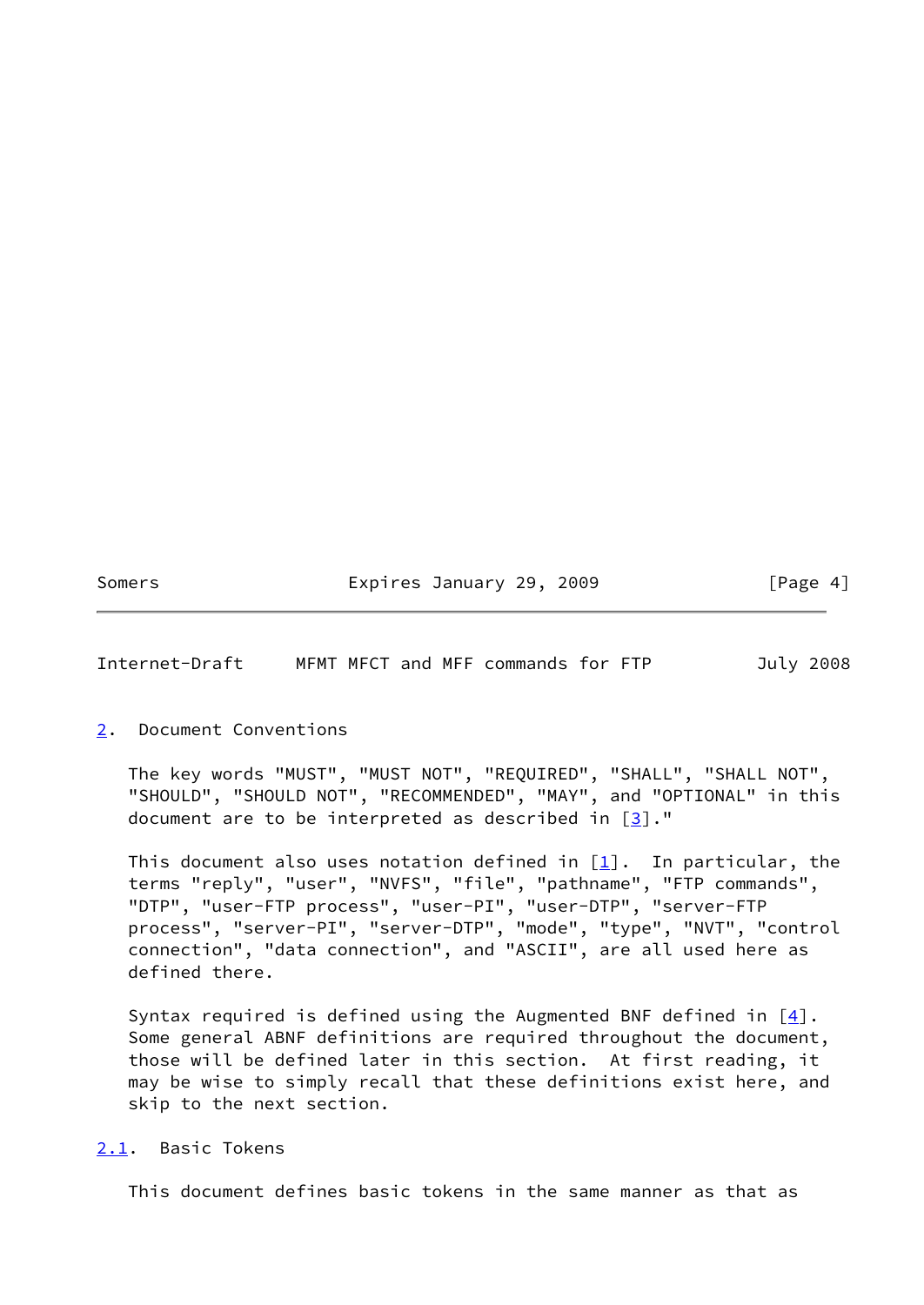specified in section 2.1 of  $[2]$  $[2]$ .

<span id="page-5-0"></span>[2.2](#page-5-0). Pathnames

 This document defines pathnames in the same manner as that specified in section 2.2 of [[2\]](#page-20-5).

<span id="page-5-1"></span>[2.3](#page-5-1). Times

 This document defines times in the same manner as that as specified in section 2.3 of [[2\]](#page-20-5).

<span id="page-5-2"></span>[2.4](#page-5-2). Server Replies

 This document defines server replies in the same manner as that specified in section 2.4 of [\[2](#page-20-5)].

<span id="page-5-3"></span>[2.5](#page-5-3). Interpreting Examples

 This document presents examples in the same manner as that specified in section 2.5 of [[2\]](#page-20-5).

| Somers | Expires January 29, 2009 | [Page 5] |
|--------|--------------------------|----------|
|--------|--------------------------|----------|

<span id="page-5-5"></span>Internet-Draft MFMT MFCT and MFF commands for FTP July 2008

<span id="page-5-4"></span>[3](#page-5-4). Modify Fact: Modification Time (MFMT)

 The FTP command, MODIFY FACT: MODIFICATION TIME (MFMT), is used to modify the last modification time of an object in the NVFS.

 The ability to modify the last modification time MAY also be achieved, if supported by the server-PI, by using the "Modify" fact to the MFF command as detailed in [Section 5.](#page-11-0)

 It should be noted that similar functionality has been implemented by some server-PIs as the command MDTM. However, the use of MDTM to modify the last modification time of an object conflicts with the use of the MDTM command to retrieve the last modification time of an object as defined in  $[2]$ . It is RECOMMENDED that, if possible, client-PIs use the MFMT command instead of abusing the MDTM command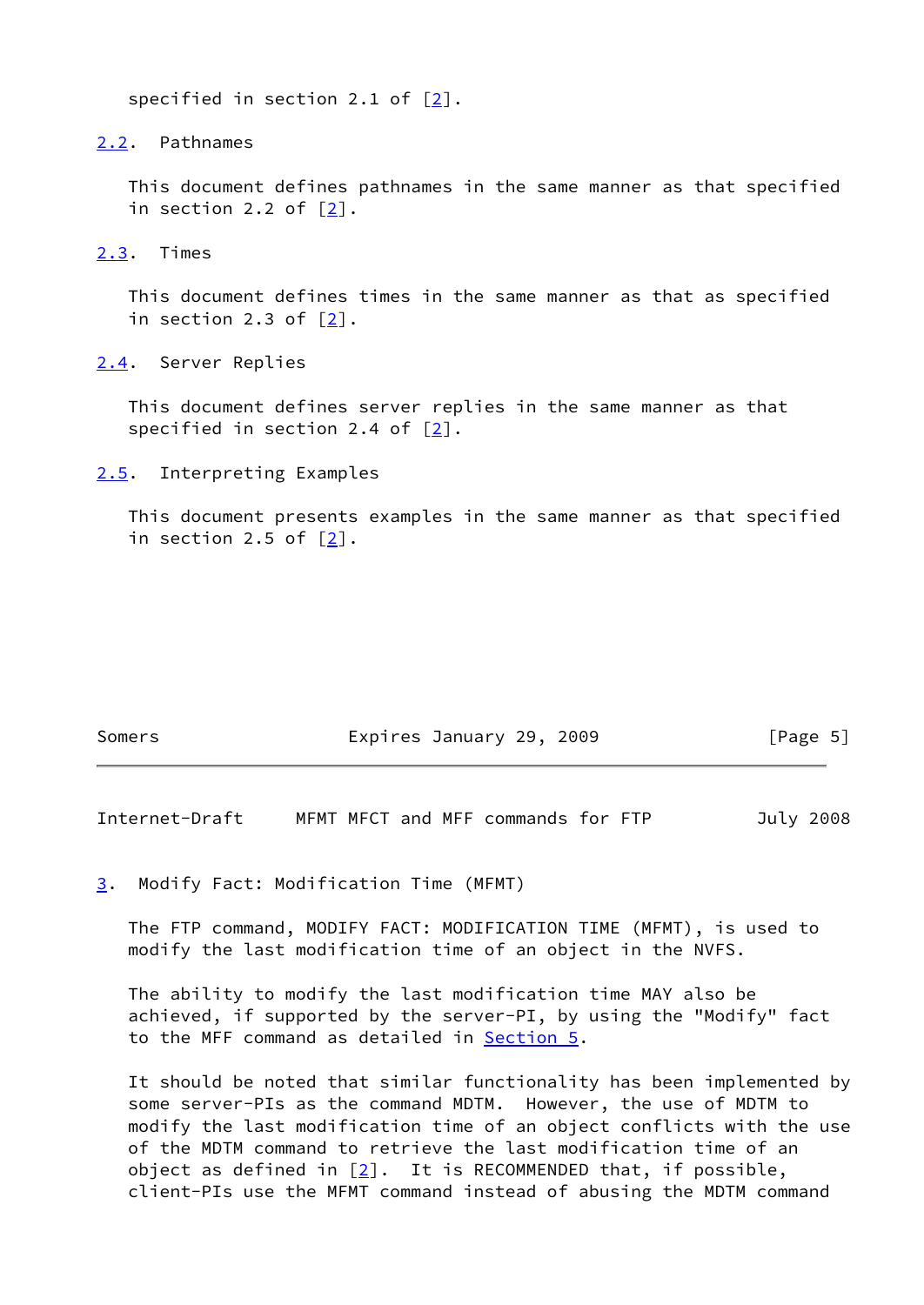to change the modification time of an object in the NVFS.

 If the client-PI wants to modify both the modification time and the creation time, it is RECOMMENDED that the MFF command, if supported by the server-PI, be used instead.

 If the NVFS supports the concept of both creation times and modification times, it is RECOMMENDED that server-PI give priority to setting the modification time, even if it means that to set the modification time requested by the client-PI the server-PI must also change the creation time. An example of this prioritization is if the requested modification time is prior to the current creation time and the NVFS does not permit the modification time to be prior to the creation time; the only way to set the modification time in such a situation is for the server-PI to automagically change the creation time to a time before or of the same as the requested modification time. The rationale for this prioritization of modification over creation time is because, generally speaking, it is more important for the modification time to be more valid than the creation time as the modification time is typically used to perform object synchronization between hosts.

<span id="page-6-0"></span>[3.1](#page-6-0). Syntax

The syntax of the MFMT command is:

mfmt = "MFMT" SP time-val SP pathname CRLF

 As with all FTP commands, the "MFMT" command label is interpreted in a case insensitive manner.

 The "time-val" specifies the last modification time to be applied to the object.

| Somers | Expires January 29, 2009 | [Page 6] |
|--------|--------------------------|----------|
|--------|--------------------------|----------|

<span id="page-6-1"></span>Internet-Draft MFMT MFCT and MFF commands for FTP July 2008

The "pathname" specifies an object in the NVFS.

 The server-PI MUST respond to the MFMT command with a 213 reply, or an error response if the object does not exist, the last modification time could not be modified, or some other error has occurred.

 mfmt-response = "213" SP "Modify=" time-val ";" SP pathname CRLF / error-response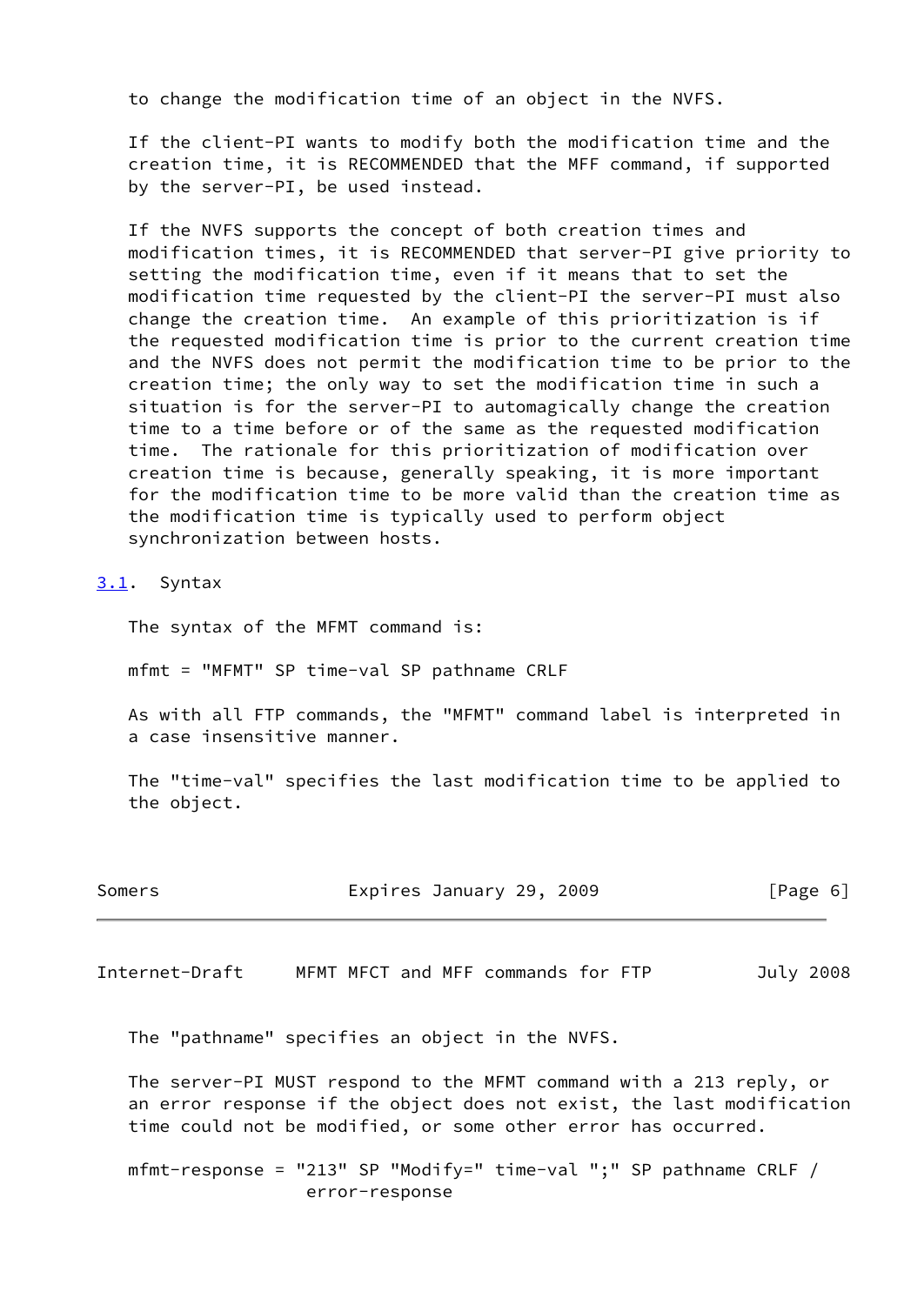The "time-val" in the response MUST be the modified last modification time of the object. This value MAY not be the same as that requested due to constraints of the NVFS to store the last modification time (for example, it may only have sufficient resolution to store the last modification time to the nearest minute instead of to the thousandths of a second that "time-val" MAY be specified to). It is RECOMMENDED that the client-PI parse the 213 response to determine what the modification time was actually modified to by the server-PI.

#### <span id="page-7-0"></span>[3.2](#page-7-0). Error responses

 Where the command is correctly parsed, but the pathname identifies no existing object, then a 550 reply SHOULD be sent. Where the command can not be correctly parsed, a 500 or 501 reply SHOULD be sent. If the date or time specified is invalid (for example, February 29 in a non-leap year), then a 501 reply MUST be sent. Various 4xy replies are also possible in appropriate circumstances.

<span id="page-7-1"></span>[3.3](#page-7-1). FEAT response for MFMT

 Where a server-FTP process supports the MFMT command, as specified here, it MUST include the response to the FEAT command  $[5]$  $[5]$ :

mfmt-feat = SP "MFMT" CRLF

 The initial space shown in the mfmt-feat response is that required by the FEAT command.

 This string "MFMT" is not case sensitive, but SHOULD be transmitted in upper case. Where MFMT is not supported, the MFMT line MUST NOT be included in the FEAT response.

Somers **Expires January 29, 2009** [Page 7]

<span id="page-7-3"></span>Internet-Draft MFMT MFCT and MFF commands for FTP July 2008

<span id="page-7-2"></span>[3.3.1](#page-7-2). Example FEAT response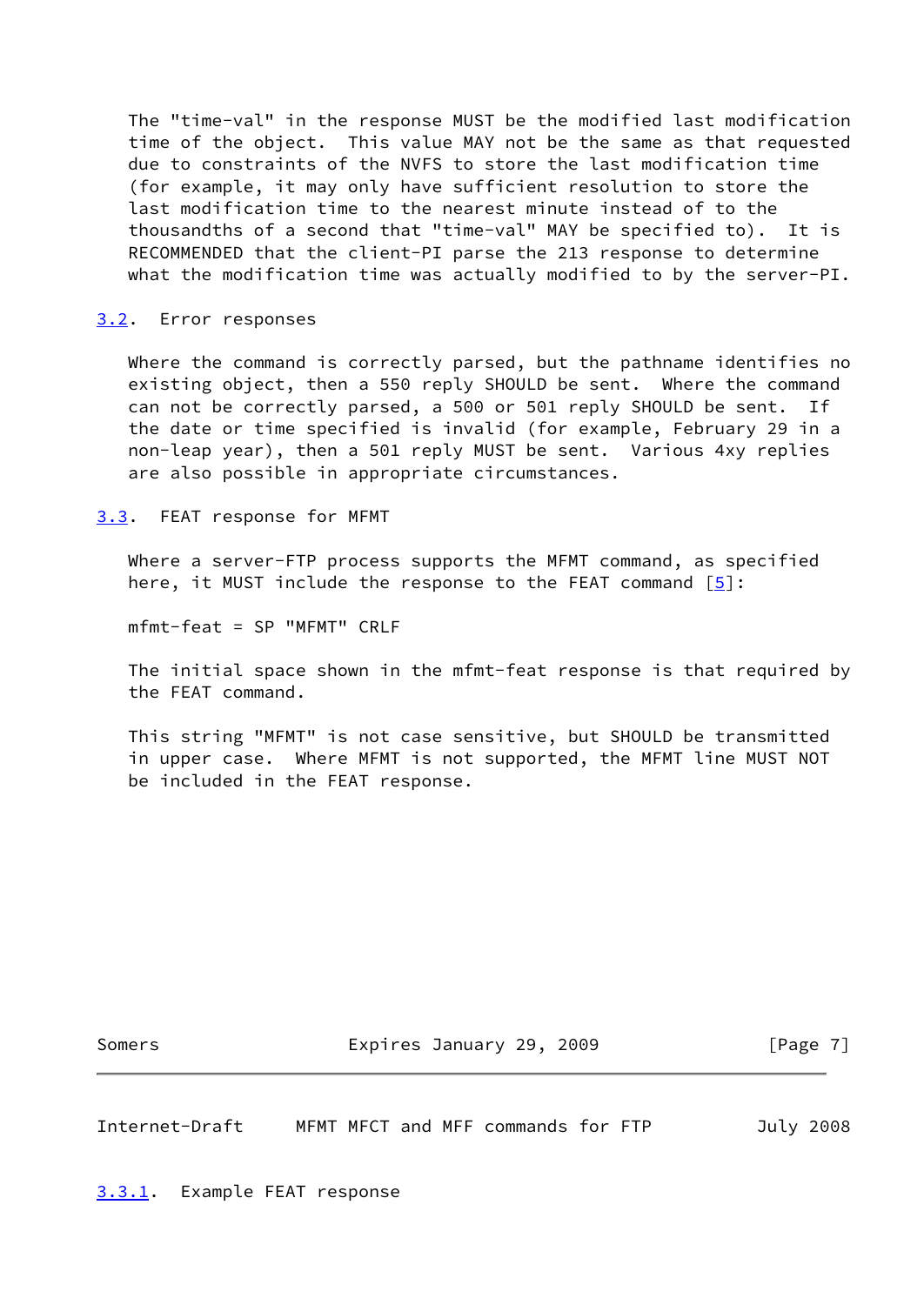C> feat S> 211- <any descriptive text> S> ... S> MFMT  $S$ > ... S> 211 end

 The ellipses indicate place holders where other features may be included, and are not required. The one space indentation of the feature lines is mandatory  $[5]$  $[5]$ .

<span id="page-8-0"></span>[3.4](#page-8-0). MFMT Examples

 To modify the last modification time of a file called "Fred.txt" to July 17, 2002 21:07:15,

 C> MFMT 20020717210715 Fred.txt S> 213 Modify=20020717210715; Fred.txt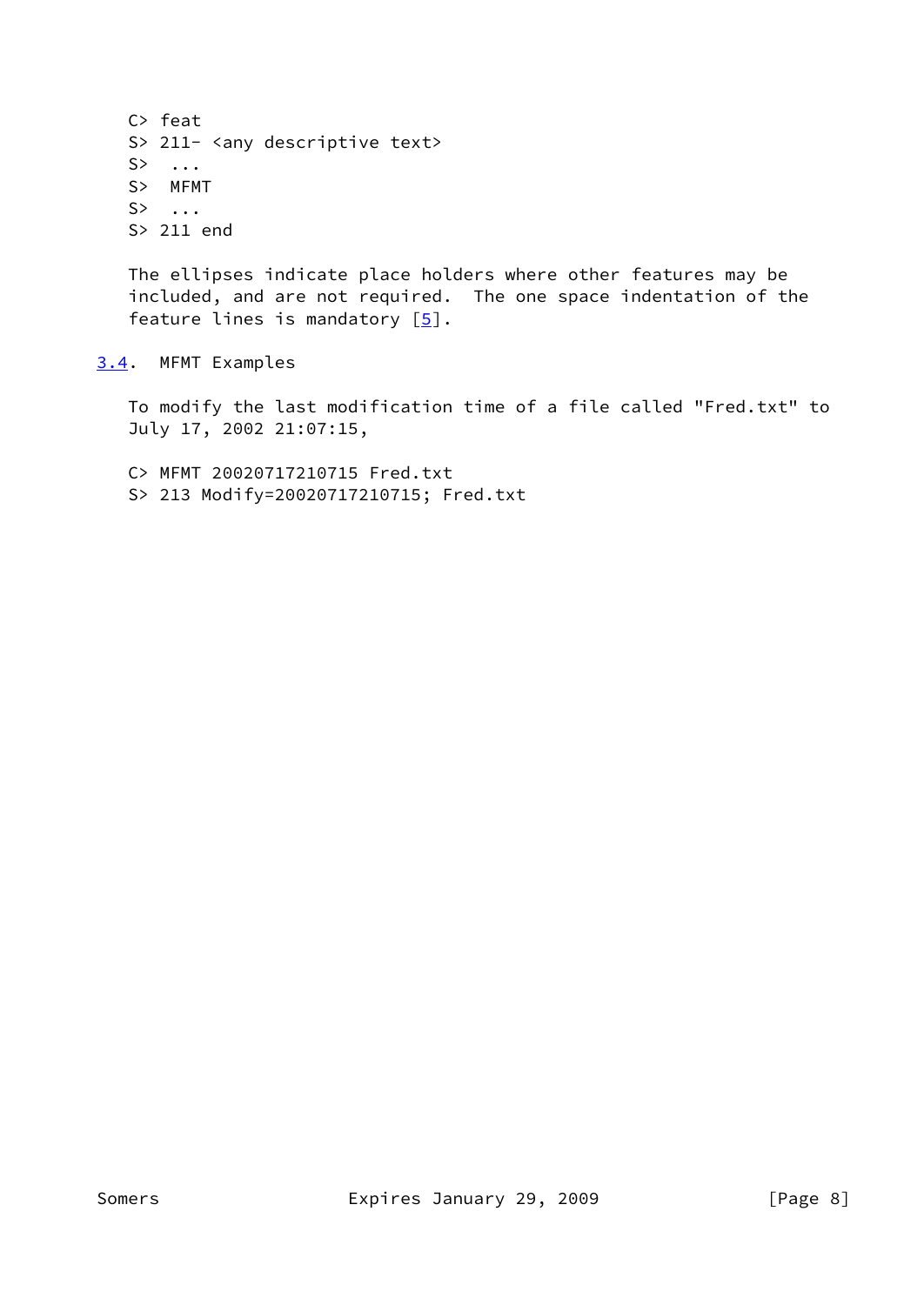<span id="page-9-1"></span>Internet-Draft MFMT MFCT and MFF commands for FTP July 2008

<span id="page-9-0"></span>[4](#page-9-0). Modify Fact: Creation Time (MFCT)

 The FTP command, MODIFY FACT: CREATION TIME (MFCT), is used to modify the creation time of an object in the NVFS.

 The ability to modify the creation time MAY also be achieved, if supported by the server-PI, by using the "Create" fact to the MFF command as detailed in [Section 5.](#page-11-0)

 If the client-PI wants to modify both the modification time and the creation time, it is RECOMMENDED that the MFF command, if supported by the server-PI, be used instead.

<span id="page-9-2"></span>[4.1](#page-9-2). Syntax

 The syntax of the MFCT command is: mfct = "MFCT" SP time-val SP pathname CRLF

 As with all FTP commands, the "MFCT" command label is interpreted in a case insensitive manner.

 The "time-val" specifies the creation time to be applied to the object.

The "pathname" specifies an object in the NVFS.

 The server-PI MUST respond to the MFCT command with a 213 reply, or an error response if the object does not exist, the creation time could not be modified, or some other error has occurred.

 mfct-response = "213" SP "Create=" time-val ";" SP pathname CRLF / error-response

 The "time-val" in the response MUST be the modified creation time of the object. This value MAY not be the same as that requested due to constraints of the NVFS to store the creation time (for example, it may only have sufficient resolution to store the creation time to the nearest minute instead of to the thousandths of a second that "time val" MAY be specified to). It is RECOMMENDED that the client-PI parse the 213 response to determine what the creation time was actually modified to by the server-PI.

<span id="page-9-3"></span>[4.2](#page-9-3). Error responses

 Where the command is correctly parsed, but the pathname identifies no existing object, then a 550 reply SHOULD be sent. Where the command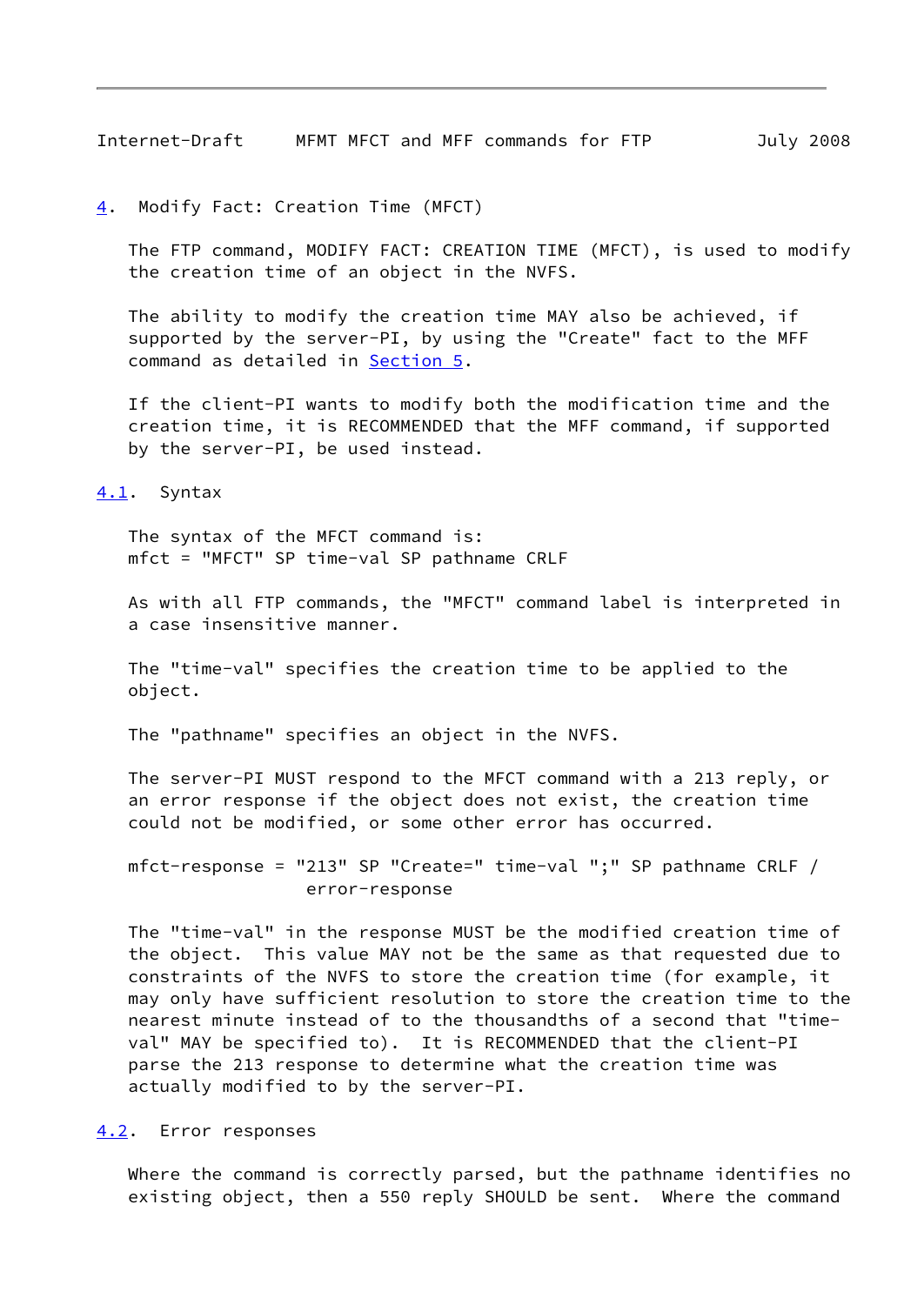can not be correctly parsed, a 500 or 501 reply SHOULD be sent. If the date or time specified is invalid (for example, February 29 in a

Somers **Expires January 29, 2009** [Page 9]

<span id="page-10-1"></span>Internet-Draft MFMT MFCT and MFF commands for FTP July 2008

 non-leap year), then a 501 reply MUST be sent. Various 4xy replies are also possible in appropriate circumstances.

<span id="page-10-0"></span>[4.3](#page-10-0). FEAT response for MFCT

 Where a server-FTP process supports the MFCT command, as specified here, it MUST include the response to the FEAT command  $[5]$  $[5]$ :

mfct-feat = SP "MFCT" CRLF

 The initial space shown in the mfct-feat response is that required by the FEAT command.

 This string "MFCT" is not case sensitive, but SHOULD be transmitted in upper case. Where MFCT is not supported, the MFCT line MUST NOT be included in the FEAT response.

<span id="page-10-2"></span>[4.3.1](#page-10-2). Example FEAT response

 C> feat S> 211- <any descriptive text>  $S$ > ... S> MFCT S> ... S> 211 end

 The ellipses indicate place holders where other features may be included, and are not required. The one space indentation of the feature lines is mandatory  $[5]$  $[5]$ .

<span id="page-10-3"></span>[4.4](#page-10-3). MFCT Examples

 To modify the creation time of a file called "Jim.txt" in the current directory to July 17, 2002 21:22:30,

 C> MFCT 20020717212230 Jim.txt S> 213 Create=20020717212230; Jim.txt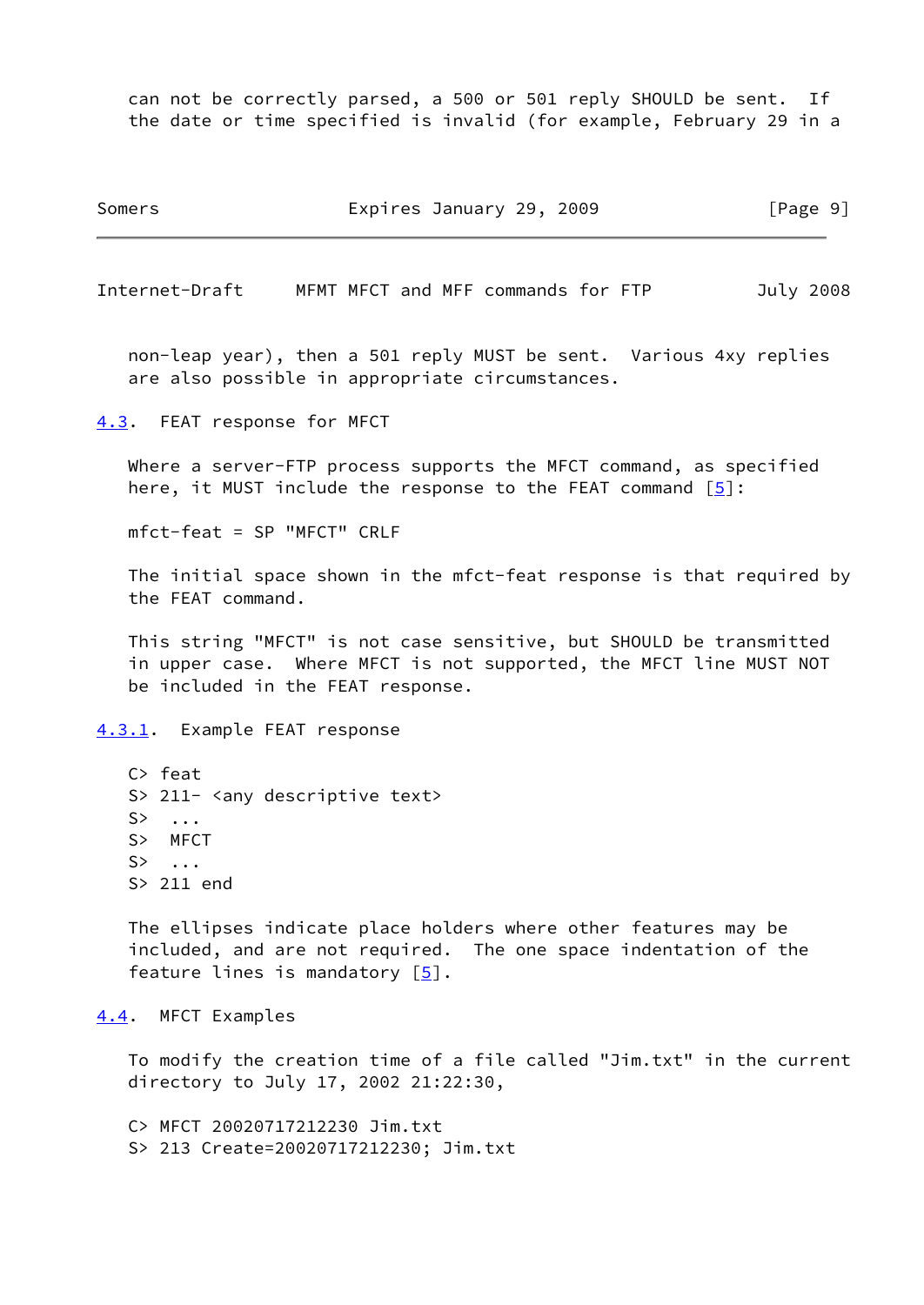## Somers **Expires January 29, 2009** [Page 10]

<span id="page-11-1"></span>Internet-Draft MFMT MFCT and MFF commands for FTP July 2008

<span id="page-11-0"></span>[5](#page-11-0). Modify Fact: Facts (MFF)

 The FTP command, MODIFY FACT: FACTS (MFF), is used to modify one or more facts of an object in the NVFS. These facts are attributes such as creation time, last modification time, or operating system specific attributes such as access permissions.

 The MFF command is complimentary to the MLSx commands as detailed in [\[2](#page-20-5)]. The MLSx commands provides a standardized way of retrieving facts for objects in the NVFS; the MFF command aims to standardize modifying (or setting) the facts for the objects in the NVFS. The format of facts is identical to that specified in  $[2]$  $[2]$ .

 If the client-PI wants to modify only the modification time or only the creation time, it is RECOMMENDED that the MFCT (see [Section 4](#page-9-0)) or MFMT (see **Section 3**) commands, if supported by the server-PI, be used respectively instead of the MFF command.

 It MAY be possible for a client to attempt to set the modification time prior to the creation time; this situation may be nonsensical, but it may be necessary, and it is RECOMMENDED that it not be considered an error by the server-PI. If necessary, the server-PI SHOULD prioritize modifying the modification time, even if that means automagically changing the creation time (due to, for example, NVFS restrictions).

#### <span id="page-11-2"></span>[5.1](#page-11-2). Syntax

The syntax of the MFF command is:

mff = "MFF" [ mff-facts ] SP pathname CRLF  $mff-facts = 1*( mff-fact ";" )$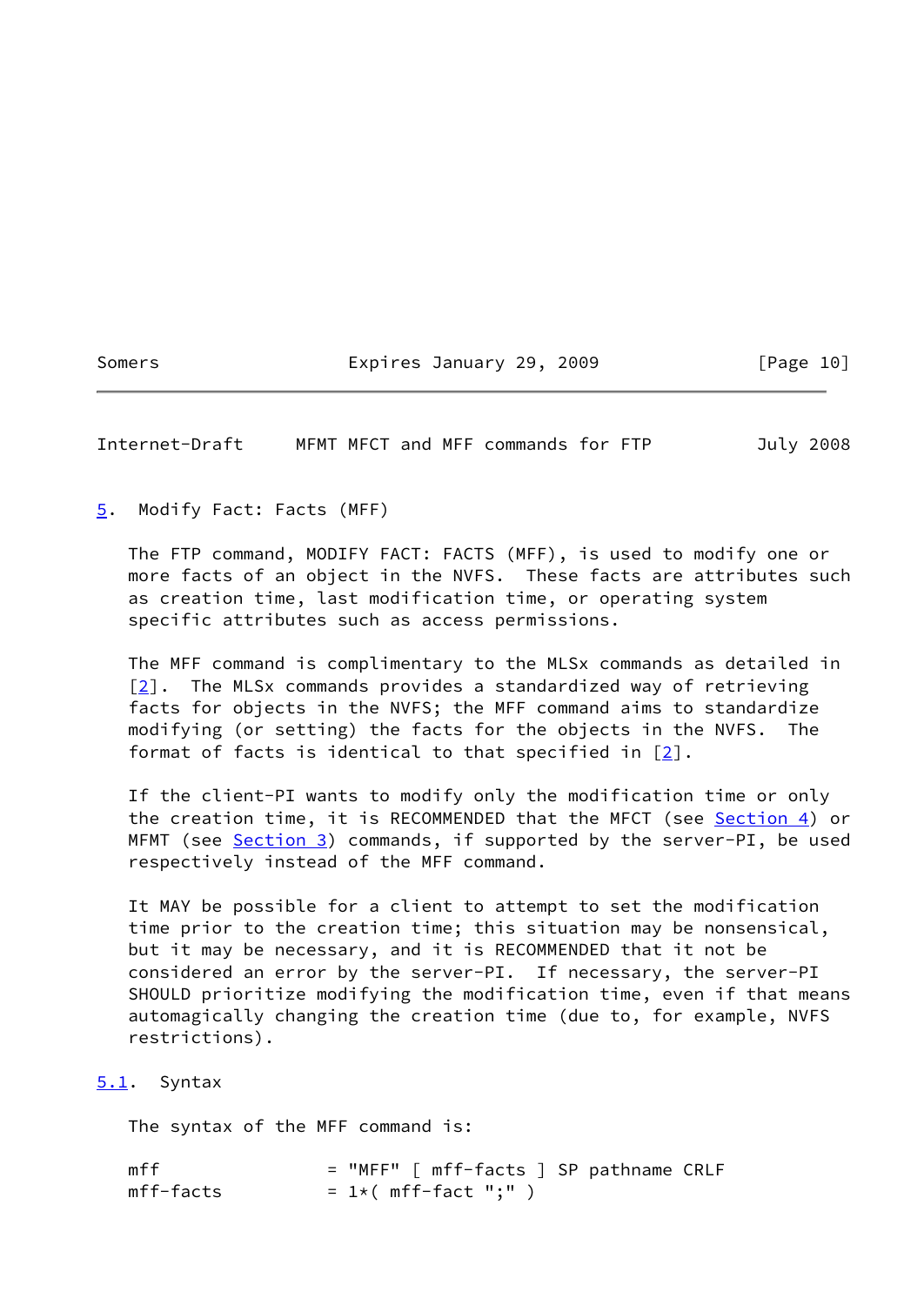| mff-fact         | = mff-standardfact / mff-osfact / mff-localfact                |
|------------------|----------------------------------------------------------------|
| mff-standardfact | = mff-create-fact / mff-modify-fact                            |
| mff-create-fact  | $=$ "Create" " $=$ " time-val                                  |
| mff-modify-fact  | $=$ "Modify" "=" time-val                                      |
| mff-osfact       | = <iana assigned="" name="" os=""> "." token "=" *SCHAR</iana> |
| mff-localfact    | $= "X."$ token "=" *SCHAR                                      |

 As with all FTP commands, the "MFF" command label is interpreted in a case insensitive manner.

 The "mff-facts" are a series of facts as keyword=value pairs each separated by a semi-colon (";") character. Fact keyword names are case-insensitive.

The "pathname" specifies an object in the NVFS.

| Somers | Expires January 29, 2009 | [Page 11] |
|--------|--------------------------|-----------|
|--------|--------------------------|-----------|

<span id="page-12-0"></span>Internet-Draft MFMT MFCT and MFF commands for FTP July 2008

 The server-PI MUST respond to the MFF command with a 213 reply containing a list of the facts that MUST detail the values actually set for all the facts specified in the request (which MAY differ from that requested), or an error response.

mff-response = "213" SP  $1*($  mff-fact ";") SP pathname CRLF / error-response

 The order of the "mff-fact" keyword=value pairs returned in the response MAY be in any order.

 The "time-val" in the response MAY not be the same as that requested due to constraints of the NVFS to store such times (for example, it may only have sufficient resolution to store the last modification time to the nearest minute instead of to the thousandths of a second that "time-val" MAY be specified to).

 The error response MUST be returned if any of the following conditions happen:

o The object does not exist.

 o A fact could not be modified, for example due to insufficient access control permissions.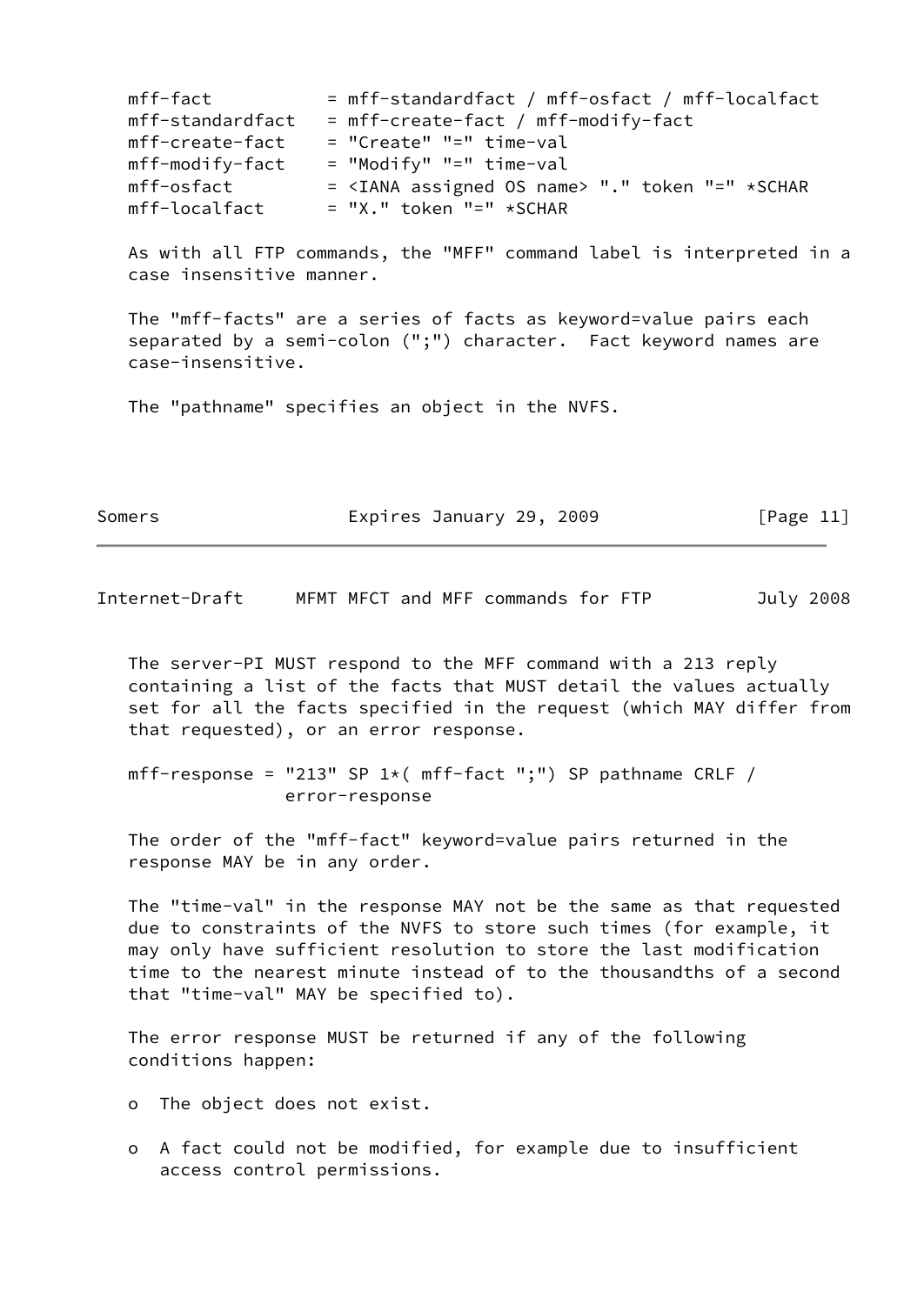o An unknown fact was specified.

 When an error response is returned, the client-PI MUST make no assumptions about which, if any, facts have been modified. In other words, modifying facts is not an atomic operation. The client-PI can issue an MLST (if the server-PI supports the MLST command) to determine what attributes have, in fact, been modified.

### <span id="page-13-0"></span>[5.2](#page-13-0). Standard facts

This document defines the following standard facts for use by MFF:

- o Create
- o Modify

#### <span id="page-13-1"></span>[5.2.1](#page-13-1). Create fact

 The "Create" fact is used to modify the creation time of the object specified by "pathname".

 Note that this is the same fact that can be read using the MLST and MLSD commands in  $[2]$ , and is detailed in see section 7.5.4 of the

| Somers | Expires January 29, 2009 | [Page 12] |
|--------|--------------------------|-----------|
|--------|--------------------------|-----------|

<span id="page-13-3"></span>Internet-Draft MFMT MFCT and MFF commands for FTP July 2008

aforementioned document.

<span id="page-13-2"></span>[5.2.2](#page-13-2). Modify fact

 The "Modify" fact is used to modify the last modification time of the object specified by "pathname".

 Note that this is the same fact that can be read using the MLST and MLSD commands in  $[2]$ , and is detailed in see section 7.5.3 of the aforementioned document.

<span id="page-13-4"></span>[5.3](#page-13-4). Operating System specific facts

 Facts that are specific to an operating system, or file system, SHOULD be specified by keywords that are prefixed by an IANA operating system name [[7\]](#page-21-0).

Implementation Note: It is envisioned that the operating system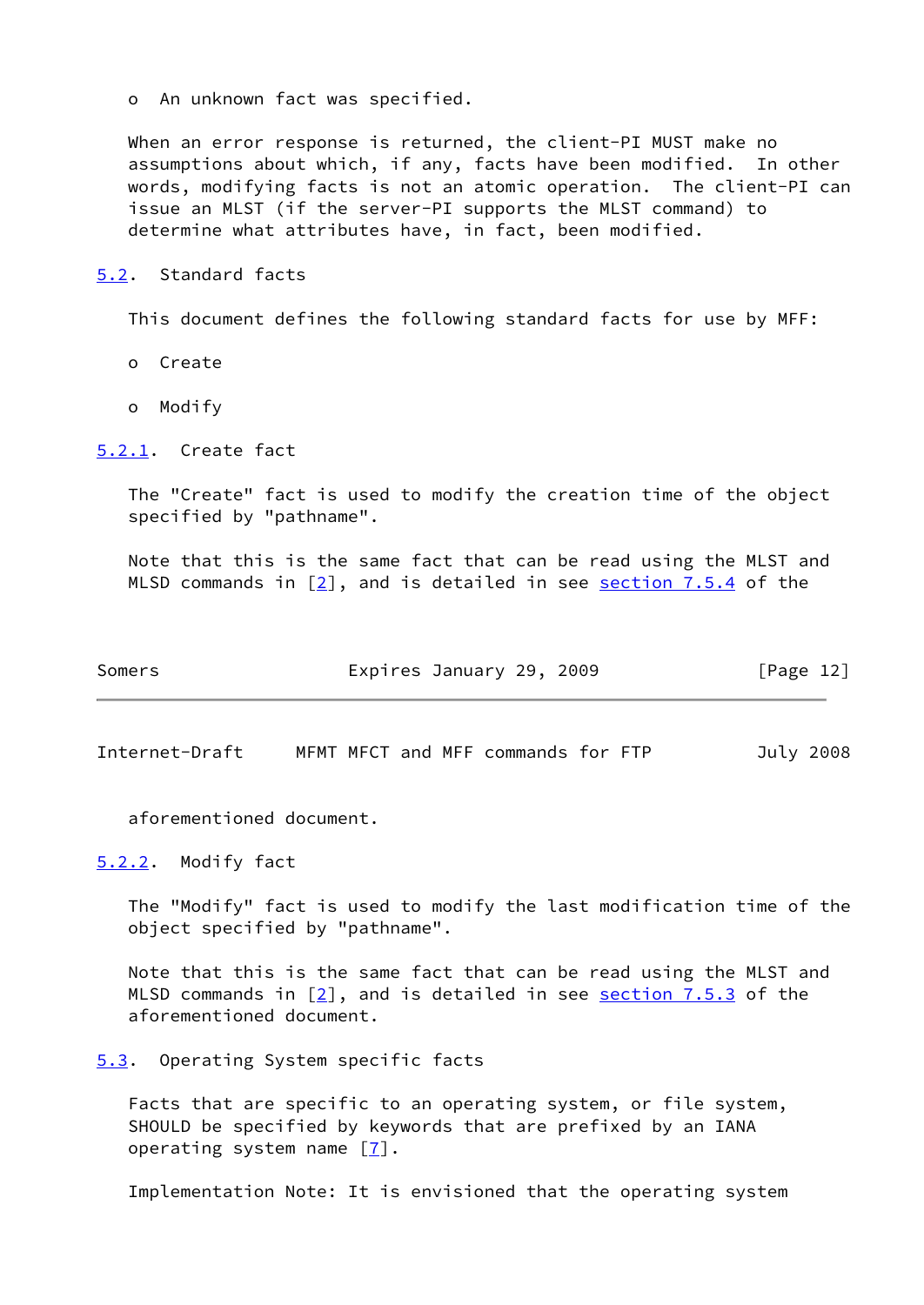specific facts will be identical to those used by the MLSx command as detailed in  $[2]$  $[2]$ ; implementers can then use the same logic to process facts whether for MLSx or MFF.

 The specification of Operating Systems specific facts is explicitly outside the scope of this document. Such specifications SHOULD be documented elsewhere (that is, in an internet draft, RFC, etc.)

<span id="page-14-0"></span>[5.3.1](#page-14-0). Example Operating System specific facts

 The following examples are only indicative of how it is anticipated that some Operating System specific facts could be implemented.

UNIX.mode -- Unix file mode (in octal) UNIX.owner -- Unix owner (as a decimal Uid or a username) UNIX.group -- Unix group (as a decimal Gid or a groupname) WINDOWS-NT.SIS.Author -- Windows NT, Summary Information Stream, Author property

<span id="page-14-1"></span>[5.4](#page-14-1). Local/Experimental "X." facts

 Implementations may define keywords for experimental, or private, use. All such keywords MUST begin with the two character sequence "X.". As fact names are case-insensitive, "X." and "x." are equivalent.

<span id="page-14-2"></span>[5.5](#page-14-2). Error responses

 Where the command is correctly parsed, but the pathname identifies no existing object, then a 550 reply SHOULD be sent. Where the command

| Somers | Expires January 29, 2009 | [Page 13] |
|--------|--------------------------|-----------|
|--------|--------------------------|-----------|

<span id="page-14-4"></span>Internet-Draft MFMT MFCT and MFF commands for FTP July 2008

 can not be correctly parsed, a 500 or 501 reply SHOULD be sent. If the date or time specified for a Create or Modify fact is invalid (for example, February 29 in a non-leap year), then a 501 reply MUST be sent. If an unknown fact is provided, a 504 reply SHOULD be sent, and it is RECOMMENDED that the 504 reply indicate the name(s) of the unknown fact(s). Various 4xy replies are also possible in appropriate circumstances.

<span id="page-14-3"></span>[5.6](#page-14-3). FEAT response for MFF

Where a server-FTP process supports the MFF command, as specified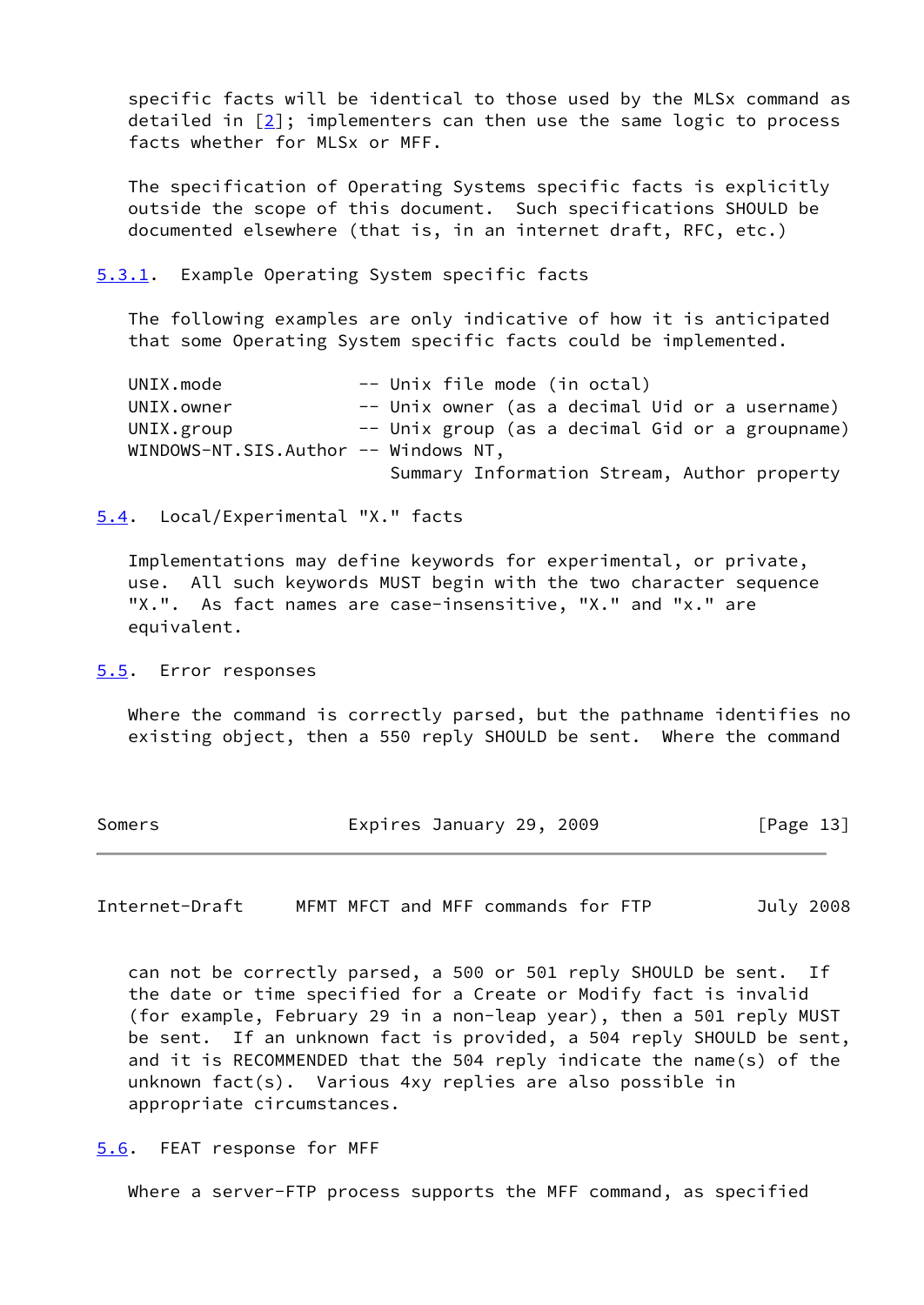<span id="page-15-0"></span>here, it MUST include in the response to the FEAT command  $[5]$  $[5]$ , a feature line containing the string "MFF". This string is not case sensitive, but SHOULD be transmitted in upper case. As well as indicating MFF support, the MFF feature line indicates, as a semi colon delimited list, which MFF facts are available for modification by the server-FTP process. Where MFF is not supported, the MFF line MUST NOT be included in the FEAT response. mff-feat = SP "MFF" SP factlist CRLF factlist =  $1*($  factname ";"  $)$  The initial space shown in the mff-feat response is that required by the FEAT command. [5.6.1](#page-15-0). Example FEAT responses C> feat S> 211- <any descriptive text> S> ... S> MFF Modify; S> ... S> 211 end This server-FTP process indicates that it supports the MFF command, and only supports modification of the modify fact of an object in the NVFS. C> feat S> 211- <any descriptive text> S> ... S> MFF Create;Modify;WINDOWS-NT.SIS.Author;  $S>$  ... S> 211 end This server-FTP process indicates that it supports the MFF command, and supports modification of the create fact, modify fact, and an operating system specific fact called "WINDOWS-NT.SIS.Author" of an Somers **Expires January 29, 2009** [Page 14]

 object in the NVFS. Note that the "WINDOWS-NT.SIS.Author" fact is an example of what could be possible, not what is possible; such a fact may exist, but its definition is outside the scope of this document.

<span id="page-15-1"></span>Internet-Draft MFMT MFCT and MFF commands for FTP July 2008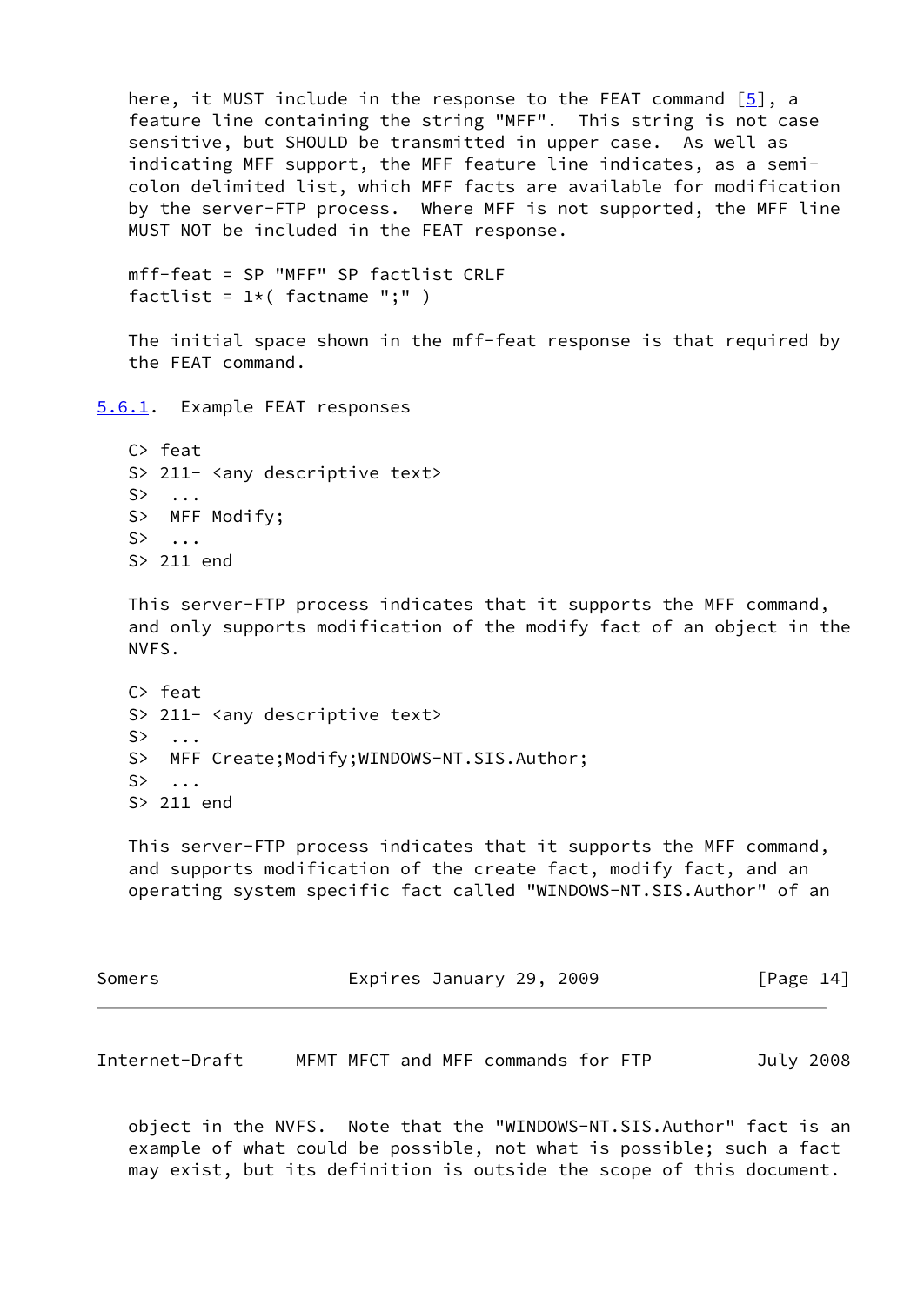The ellipses indicate place holders where other features may be included, and are not required. The one space indentation of the feature lines is mandatory [[5\]](#page-20-8).

<span id="page-16-0"></span>[5.7](#page-16-0). MFF Examples

 Note that some of these examples refer to the UNIX.mode fact; whether such a fact exists or not is outside the scope of this document, and is used below only to show what could be possible and not what is possible.

 To modify the creation time of a file called "Sheila.txt" to July 17, 2002 21:22:30,

 C> MFF Create=20020717212230; Sheila.txt S> 213 Create=20020717212230; Sheila.txt

 Note that the above could also be achieved using the MFCT command, thus:

 C> MFCT 20020717212230 Sheila.txt S> 213 Create=20020717212230; Sheila.txt

 To modify the permissions on a Unix-based NVFS for the file called "Bob.txt" to (octal) 777,

 C> MFF UNIX.mode=777; Bob.txt S> 213 UNIX.mode=777; Bob.txt

 To modify the permissions on a Unix-based NVFS for the file called "Fred.txt" to (octal) 777, and the creation time to July 18, 2002 01: 28:45,

 C> MFF UNIX.mode=777;Create=20020718012845; Fred.txt S> 213 Create=20020718012845;UNIX.mode=777; Fred.txt

 If the same request was made to a server-FTP process that does not support the UNIX.mode fact,

 C> MFF UNIX.mode=777;Create=20020718012845; Fred.txt S> 504 Parameter Not Implemented (UNIX.mode)

 The creation time may or may not have been modified by the server-PI before the server-PI determined that the UNIX.mode fact was not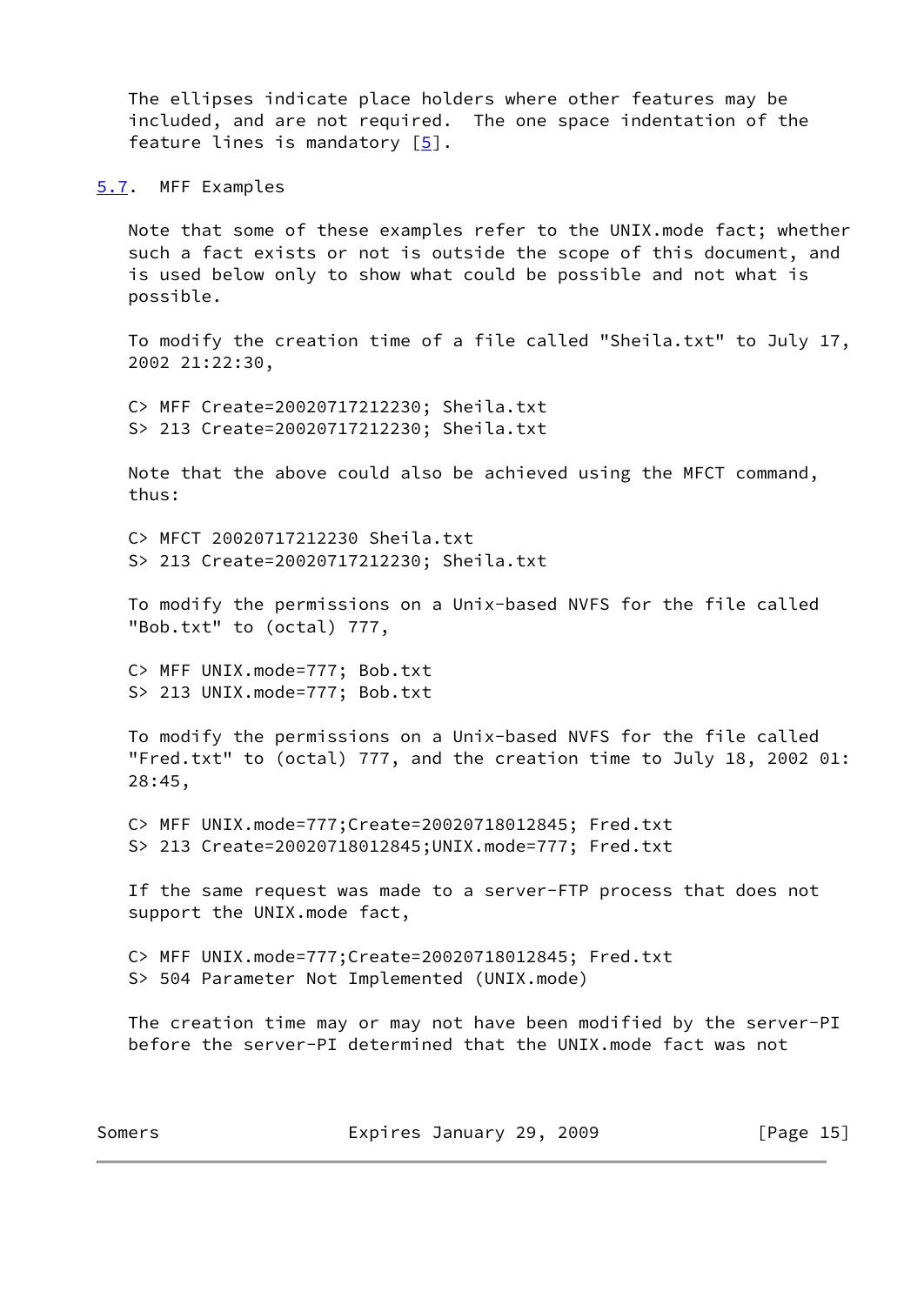implemented.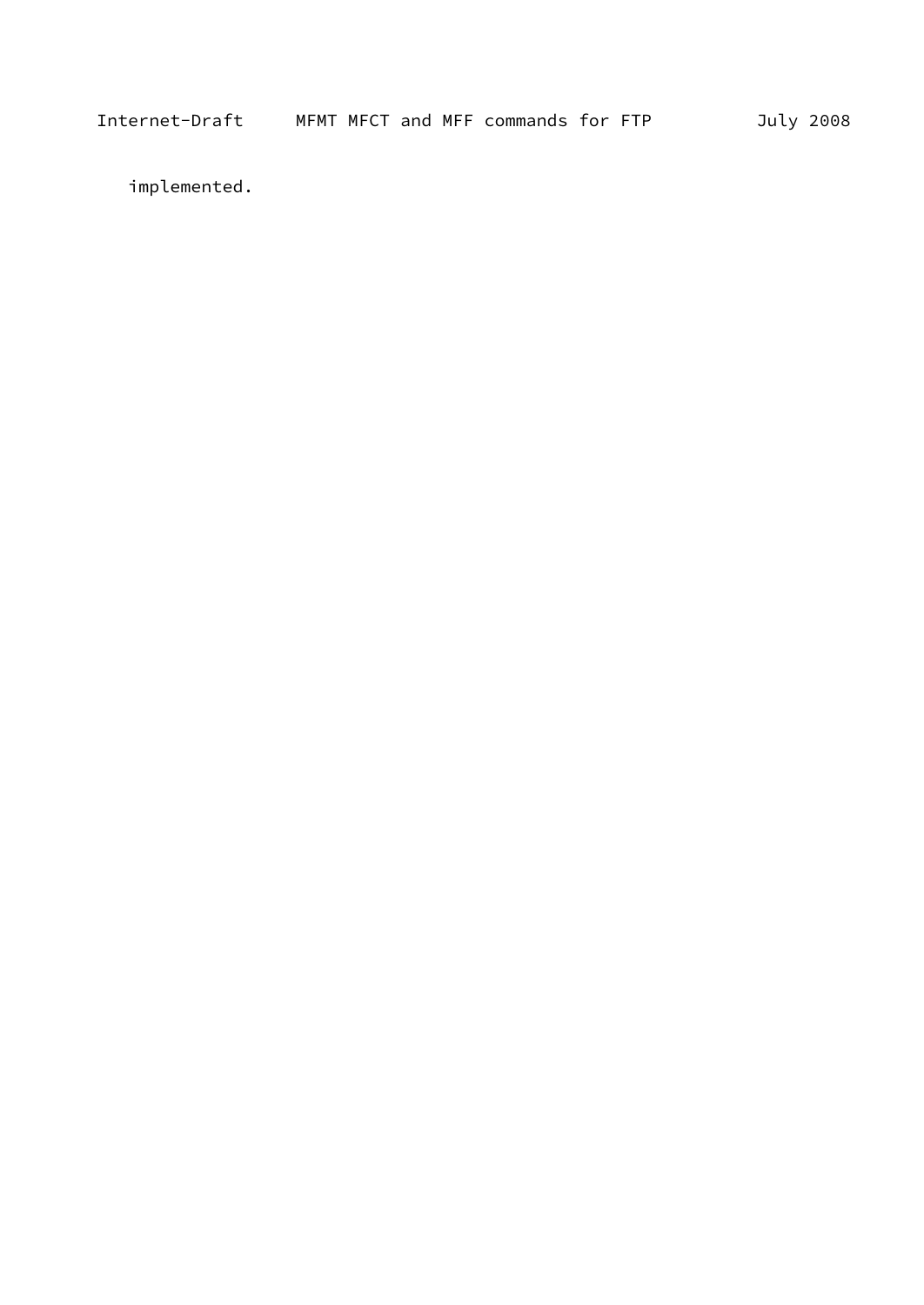Somers **Expires January 29, 2009** [Page 16]

<span id="page-18-1"></span>Internet-Draft MFMT MFCT and MFF commands for FTP July 2008

<span id="page-18-0"></span>[6](#page-18-0). IANA Considerations

 This specification makes use of some lists of values currently maintained by the IANA. It does not add any values to any existing registries.

<span id="page-18-2"></span>[6.1](#page-18-2). The OS Specific fact registry

 The MFF command reuses the OS Specific fact registry that is used by the MLSx commands as detailed in [\[2\]](#page-20-5)

 The OS names for the OS portion of the fact name must be taken from the IANA's list of registered OS names. To add a fact name to this OS specific registry of OS specific facts, an applicant must send to the IANA a request, in which is specified the OS name, the OS specific fact name, a definition of the syntax of the fact value, which must conform to the syntax of a token as given in this document, and a specification of the semantics to be associated with the particular fact and its values. Upon receipt of such an application, and if the combination of OS name and OS specific fact name has not been previously defined, the IANA will add the specification to the registry.

 Any examples of OS specific facts found in this document are to be treated as examples of possible OS specific facts, and do not form a part of the IANA's registry merely because of being included in this document.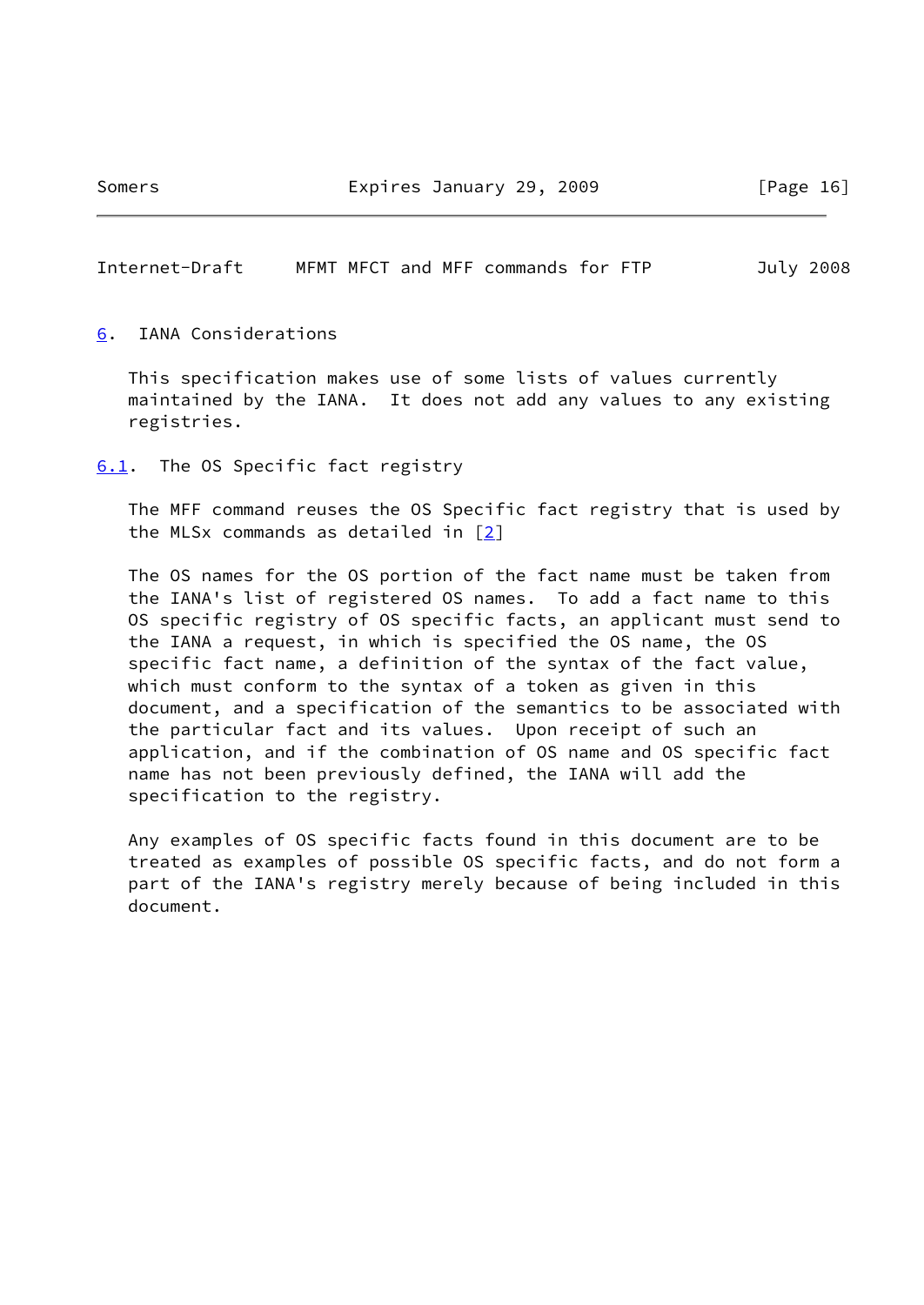Somers **Expires January 29, 2009** [Page 17]

<span id="page-19-1"></span>Internet-Draft MFMT MFCT and MFF commands for FTP July 2008

<span id="page-19-0"></span>[7](#page-19-0). Security Considerations

 No significant security issues, not already present in the FTP protocol, are believed to have been created by this extension.

 A general discussion of issues related to the security of FTP can be found in  $[6]$ .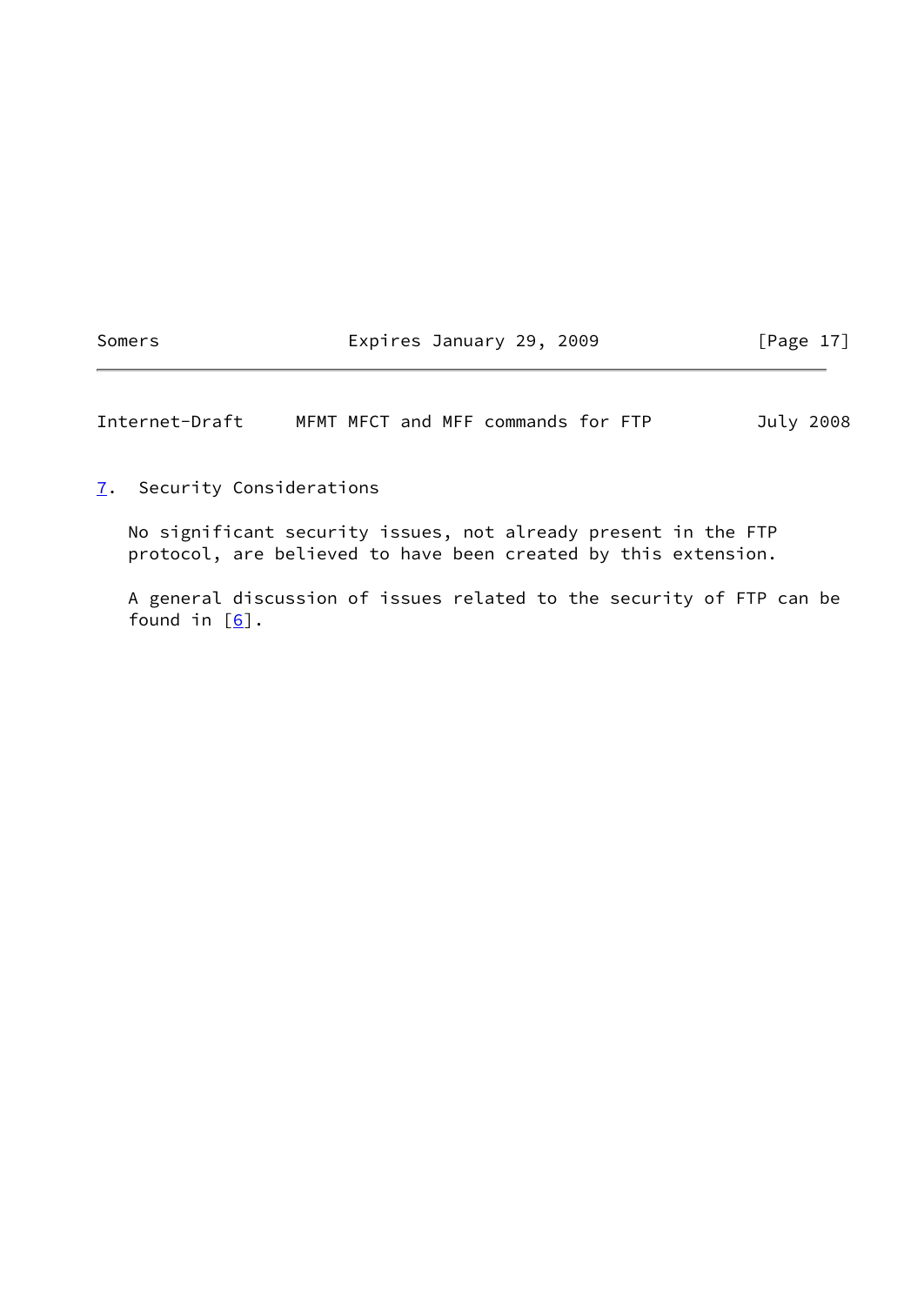Somers **Expires January 29, 2009** [Page 18]

<span id="page-20-1"></span>Internet-Draft MFMT MFCT and MFF commands for FTP July 2008

- <span id="page-20-0"></span>[8](#page-20-0). References
- <span id="page-20-6"></span><span id="page-20-5"></span><span id="page-20-4"></span><span id="page-20-2"></span>[8.1](#page-20-2). Normative References
	- [1] Postel, J. and J. Reynolds, "File Transfer Protocol", STD 9, [RFC 959](https://datatracker.ietf.org/doc/pdf/rfc959), October 1985.
	- [2] Hethmon, P., "Extensions to FTP", [RFC 3659,](https://datatracker.ietf.org/doc/pdf/rfc3659) March 2007.
	- [3] Bradner, S., "Key words for use in RFCs to Indicate Requirement Levels", [BCP 14](https://datatracker.ietf.org/doc/pdf/bcp14), [RFC 2119](https://datatracker.ietf.org/doc/pdf/rfc2119), March 1997.
	- [4] Crocker, D., Ed. and P. Overell, "Augmented BNF for Syntax Specifications: ABNF", [RFC 4234,](https://datatracker.ietf.org/doc/pdf/rfc4234) October 2005.
	- [5] Hethmon, P., "Feature negotiation mechanism for the File Transfer Protocol", [RFC 2389](https://datatracker.ietf.org/doc/pdf/rfc2389), August 1998.

<span id="page-20-8"></span><span id="page-20-7"></span><span id="page-20-3"></span>[8.2](#page-20-3). Informative References

<span id="page-20-9"></span> [6] Allman, M. and S. Ostermann, "FTP Security Considerations", [RFC 2577](https://datatracker.ietf.org/doc/pdf/rfc2577), May 1999.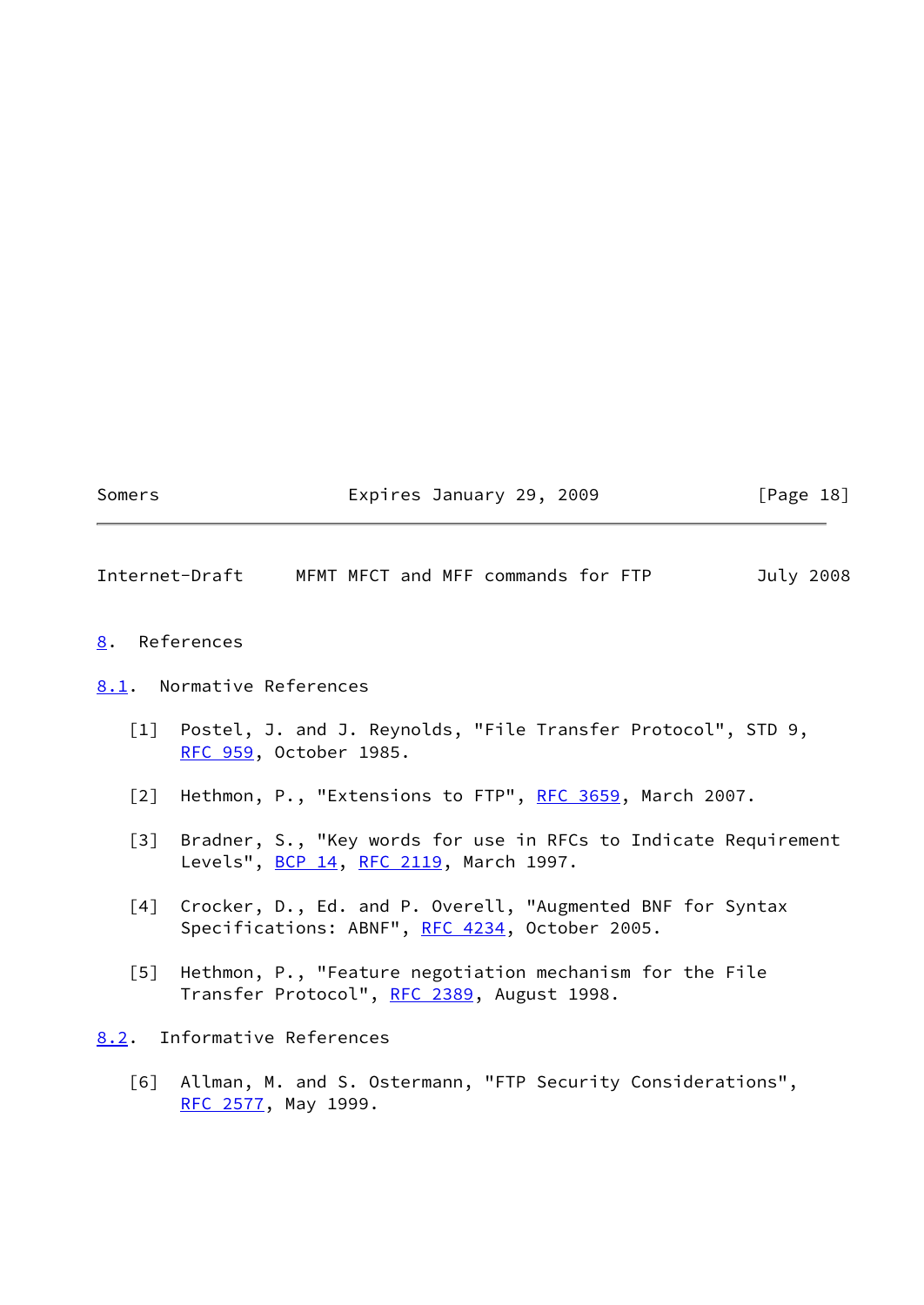Somers **Expires January 29, 2009** [Page 19]

Internet-Draft MFMT MFCT and MFF commands for FTP July 2008

URIs

- <span id="page-21-0"></span>[7] [<ftp://ftp.iana.org/assignments/operating-system-names>](ftp://ftp.iana.org/assignments/operating-system-names)
- <span id="page-21-1"></span>[8] [<http://xml.resource.org](http://xml.resource.org)>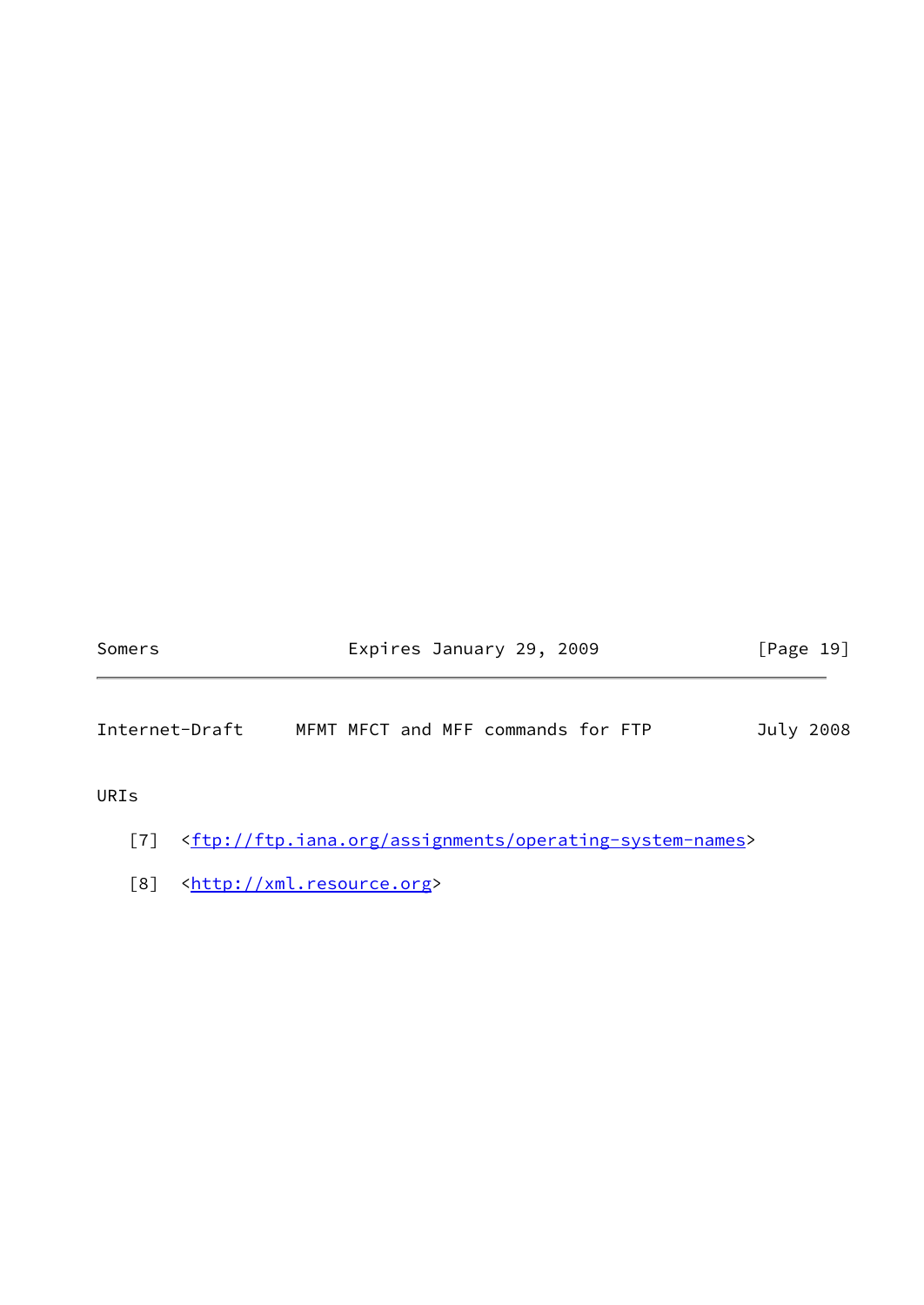Somers **Expires January 29, 2009** [Page 20]

<span id="page-22-1"></span>Internet-Draft MFMT MFCT and MFF commands for FTP July 2008

<span id="page-22-0"></span>[Appendix A.](#page-22-0) Acknowledgements

Thank you to the authors and editors of  $[2]$  $[2]$  for the facts in their MLSx command which have been hijacked (in the nicest possible way) by the MFF command herein.

A big thanks to xml2rfc  $[8]$  $[8]$  which greatly aided in the production of this document.

 Finally, many thanks to all who commented on drafts of this document and helped clarify and improve it, and an even bigger thanks to those who have implemented or who intend to implement the FTP commands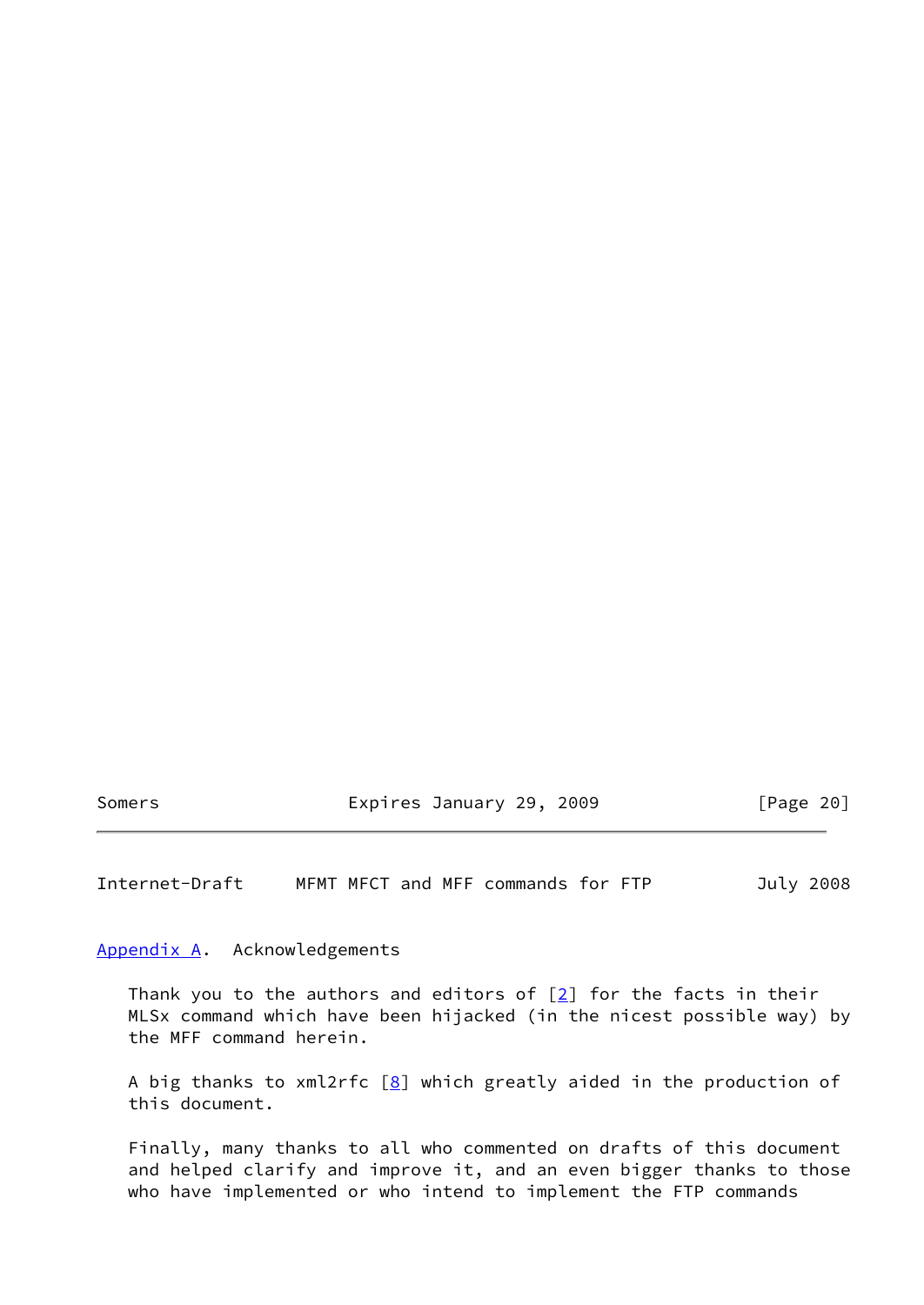presented in this document.

| somer |  |
|-------|--|
|-------|--|

Expires January 29, 2009 [Page 21]

<span id="page-23-0"></span>Internet-Draft MFMT MFCT and MFF commands for FTP July 2008 Author's Address David M. P. Somers Tunnelstrooss 36 Lipperscheid 9164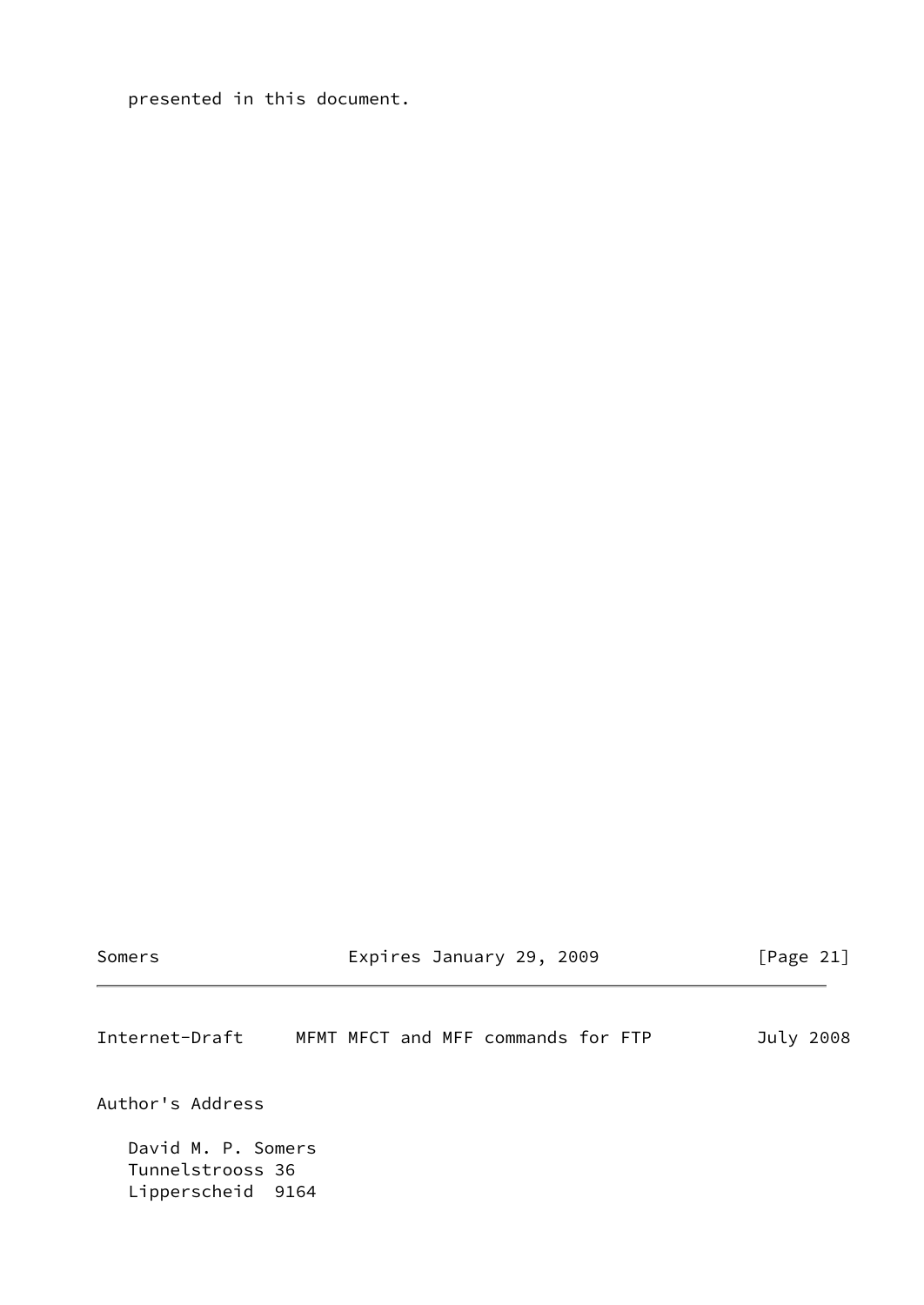LU

 Email: dsomers@omz13.com URI: <http://www.omz13.com/ftp-mfxx>

<span id="page-24-0"></span>

Somers **Expires January 29, 2009** [Page 22]